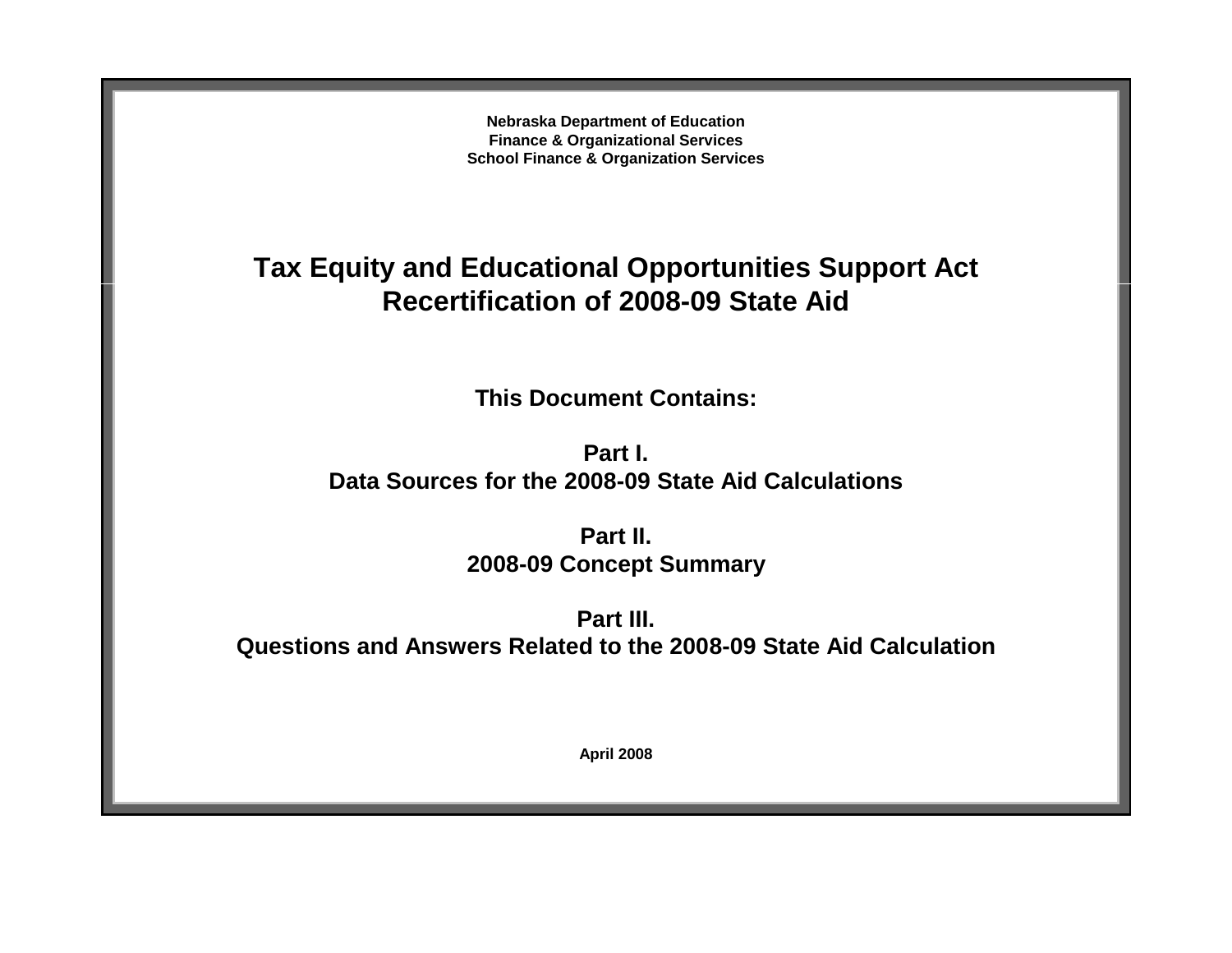# **Part I. DATA SOURCES FOR THE 2008-09 STATE AID CALCULATIONS**

Is the sum of: **NEEDS**

(Basic Funding + Poverty Allowance + Limited English Proficiency Allowance + Elementary Class Size Allowance

+ Focus School & Program Allowance + Summer School Allowance + Transportation Allowance + Special Receipts Allowance

+ Elementary Site Allowance + Distance Education & Telecommunications Allowance + Averaging Adjustment + Teacher Education

Adjustment) – (Limited English Proficiency Allowance Correction + Poverty Allowance Correction + Local Choice Adjustment)

Formula Needs Stabilization:

District Formula Need that is less than 100% of 2007/08 Year End Recalculated Formula Need is increased to 100% of 2007/08 Year End Recalculated Formula Need

AND

District Formula Need that is greater than 112% of 2007/08 Year End Recalculated Formula Need is decreased to 112% of 2007/08 Year End Recalculated Formula Need, except that the Formula Need for Districts receiving a student growth adjustment is not decreased.

# **FORMULA STUDENTS**

Students educated by the district and students for which tuition is paid.

# DATA SOURCES:

As defined for the April 30, 2008 Recertification of 2008-09 State Aid:

- √ Fall Membership in grades Kindergarten (KDG); Full-Day Kindergarten (FDK)-6; 7-8; and 9-12 from the 2007 Student Snapshot Template in the Nebraska Staff and Student Record System (NSSRS).
- √ The Fall Membership is adjusted based on the historical ratio of Average Daily Membership (ADM) to Fall Membership using the ratios from 2004-05, 2005- 06 and 2006-07.
- $\sqrt{}$  Qualified Early Childhood Fall Membership is multiplied by the ratio of the planned instructional hours of the program divided by 1032 then multiplied by 0.6.
- √ Contracted Students in grades KDG; FDK-6; 7-8; and 9-12 are taken from the 2007 School Enrollment Template in the NSSRS.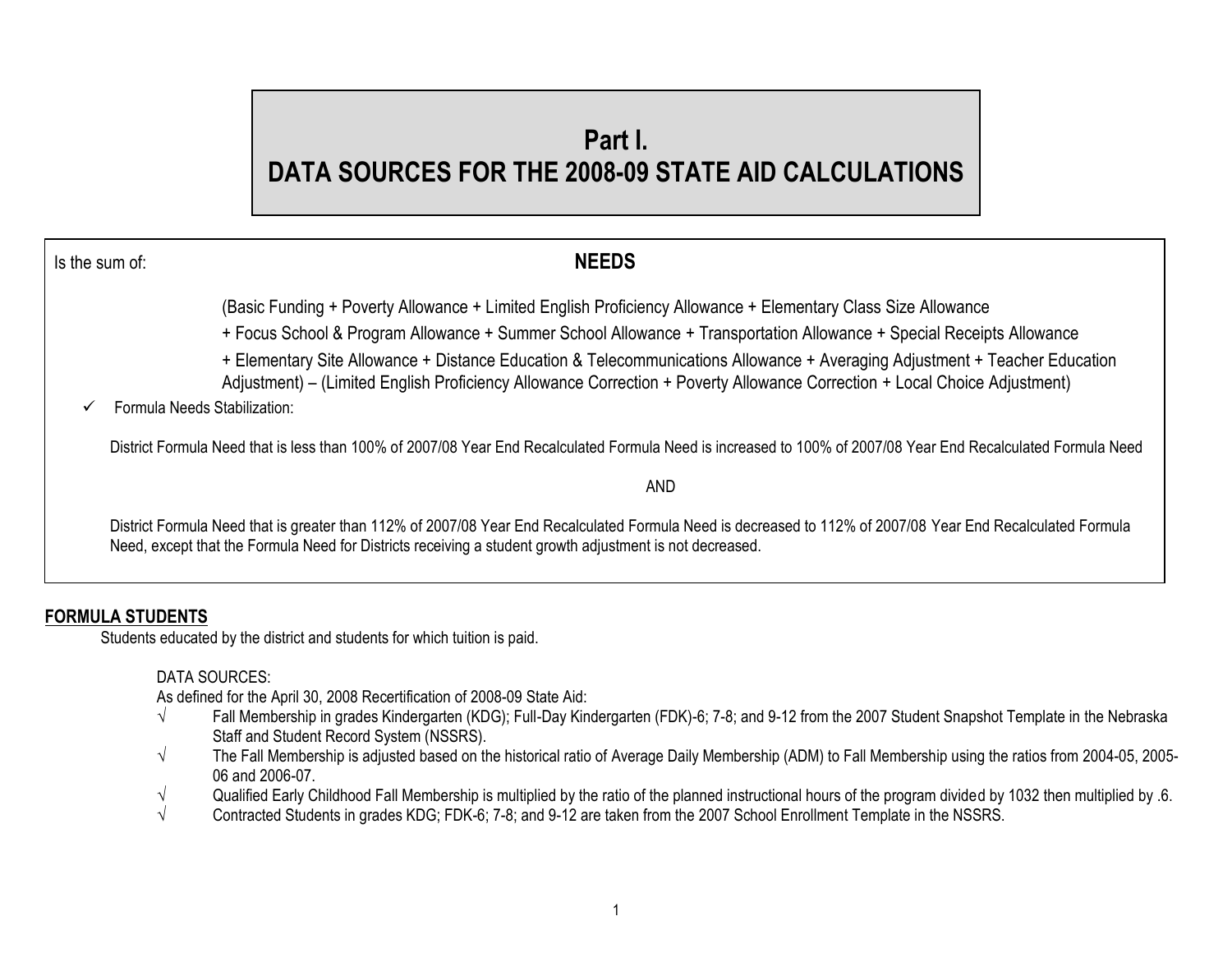As defined for the year-end recalculation of 2008-09 State Aid:

- √ Average Daily Membership (ADM) in Qualified Early Childhood Programs and grades KDG; FDK-6; 7-8; and 9-12 from the 2007 Student Summary Attendance in the NSSRS.
- √ Contracted Students from the 2007 School Enrollment Template in the NSSRS.

# **COST GROUPING**

The local systems are divided into three cost groupings: Standard, Sparse, and Very Sparse.

# DATA SOURCES:

- $\sqrt{\frac{1}{2006}}$  Census Report for children 5 to 18 years of age  $\sqrt{\frac{1}{200}}$
- √ County Square Miles from the 2007 Consolidated Data Collection
- √ System Square Miles from the 2007 Consolidated Data Collection
- √ Formula Students from the 2007 Student Snapshot Template and the Student Enrollment Template in the NSSRS
- √ High School Distance from the 2007 Consolidated Data Collection

# Very Sparse: 1) Less than .5 census students per square mile in the county where the high school is located.

- Less than 1 formula student per square mile in the local system.
	- 3) More than 15 miles between high school attendance centers.
		- OR
- 1) More than 450 square miles in the local system.
- $2)$  Less than .5 formula students per square mile in the local system.<br>3) More than 15 miles between high school attendance centers.
- More than 15 miles between high school attendance centers.

# Sparse: 1) Less than 2 census students per square mile in the county in which each high school is located.<br>2) Less than 1 formula student per square mile in the local system.

- Less than 1 formula student per square mile in the local system.
- 3) More than 10 miles between each high school attendance center. OR
	-
- 1) Less than 1.5 formula students per square mile in the local system.<br>2) More than 15 miles between each high school attendance center.
- 2) More than 15 miles between each high school attendance center.

#### OR

- 1) Less than 1.5 formula students per square mile in the local system.
- 2) More than 275 square miles in the local system.

#### OR

- 1) Less than 2 formula students per square mile in the local system.
- 2) The local system includes an area equal to 95% or more of the square miles in the largest county in which a high school attendance center is located.

#### Standard: Local systems that do not qualify for the Very Sparse or Sparse Cost Grouping will be in the Standard Cost Grouping.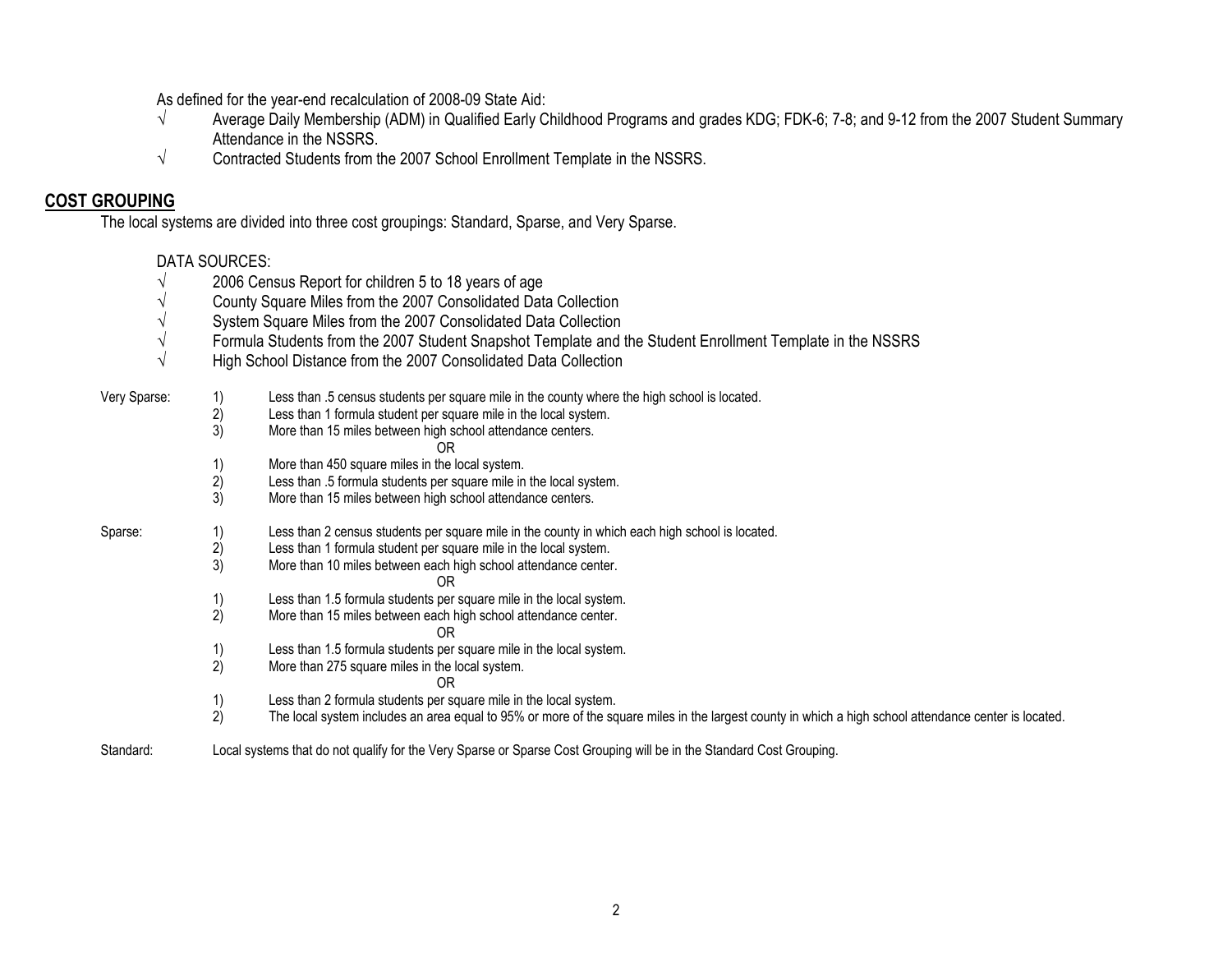# **GENERAL FUND OPERATING EXPENDITURES**

Each district's General Fund Operating Expenditures for the most recently available complete data year.

| Calculated from the 2006-07 Annual Financial Report (AFR) as follows: |                |
|-----------------------------------------------------------------------|----------------|
|                                                                       | 1-2-20400-000  |
| Minus                                                                 |                |
|                                                                       |                |
|                                                                       |                |
|                                                                       |                |
|                                                                       |                |
|                                                                       |                |
|                                                                       |                |
|                                                                       | . 1-2-3500-000 |
|                                                                       |                |
|                                                                       |                |
|                                                                       |                |
|                                                                       |                |
|                                                                       |                |
|                                                                       |                |
|                                                                       |                |
|                                                                       |                |
|                                                                       |                |
|                                                                       |                |
|                                                                       |                |
|                                                                       |                |

# **TRANSPORTATION ALLOWANCE**

The lesser of actual specific transportation costs or a calculated amount based on the miles transported (excluding activities) plus in-lieu-of transportation for the most recently available complete data year.

# **DATA SOURCES:**

- $\sqrt{ }$ District specific transportation expenditures reported on the 2006-07 Annual Financial Report: Total Regular Pupil Transportation minus Transportation Paid to Another District (1-2-2750-000 minus 1-2-2750-333).
- $\sqrt{ }$ District specific calculated transportation expenditures based on: Route miles reported on the 2006-07 Annual Statistical Summary Report (Section C, Item  $-Or-$ 9) x .485 x 400% + In-Lieu-of Transportation (1-2-2750-332) reported on the 2006-07 Annual Financial Report.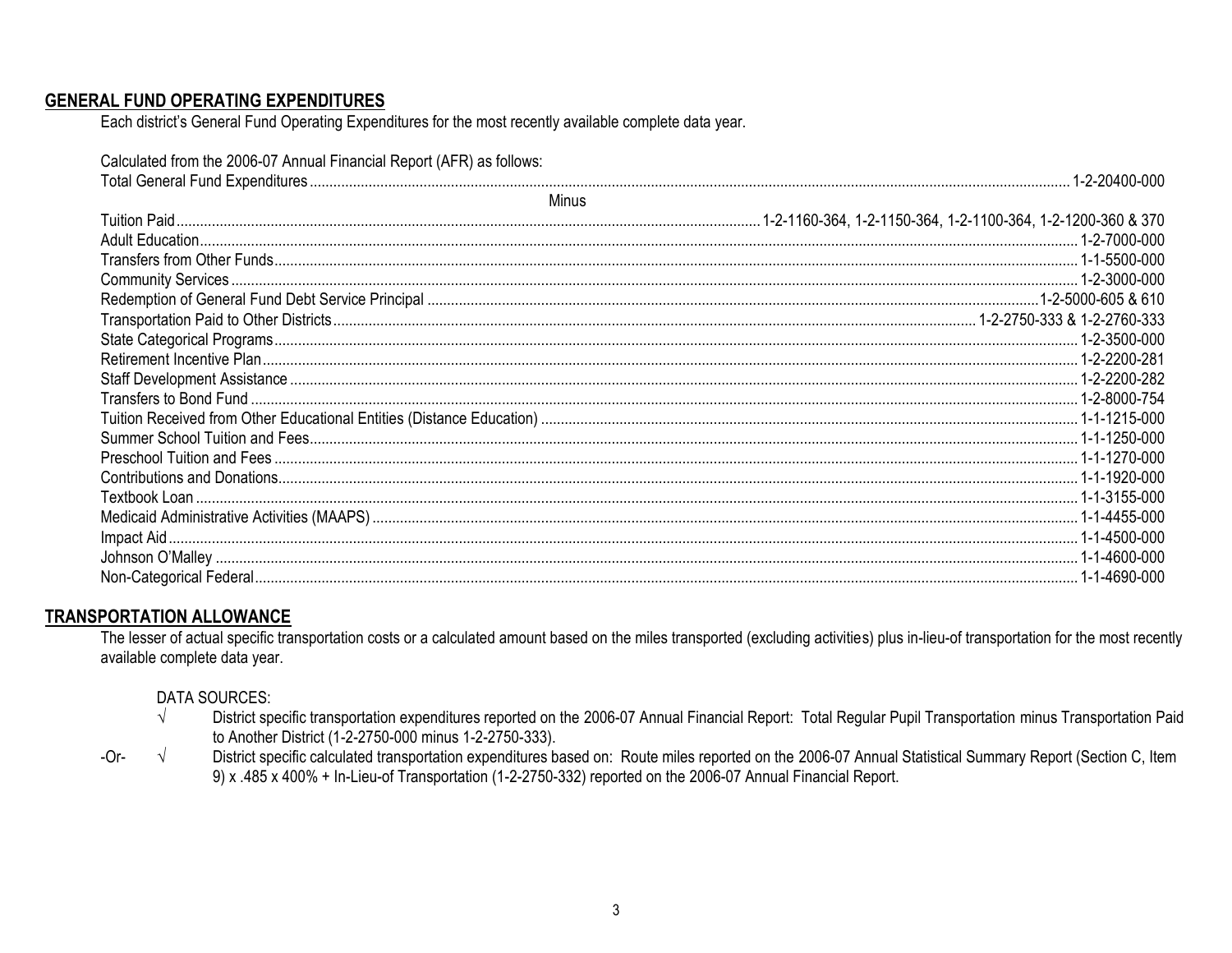# **SPECIAL RECEIPTS ALLOWANCE**

DATA SOURCES:

√ Special Receipts Allowance includes district specific special education, state ward, and accelerated or differentiated curriculum program receipts included in local system formula resources reported on the 2006-07 Annual Financial Report (1-1-1230-000, 1-1-1240-000, 1-1-1330-000, 1-1-1340-000, 1-1-3120-000, 1-1-3125-000, 1-1-3135-000, 1-1-3160-000, & 1-1-3161-000) and receipts from the Medicare Catastrophic Coverage Act of 1988 - to the extent the district would have received payment pursuant to the Special Education Act (taken from NDE records) for 2006-07.

# **DISTANCE EDUCATION & TELECOMMUNICATIONS ALLOWANCE**

Is equal to eighty-five percent of the difference of the costs for (a) telecommunications services, (b) access to data transmission networks that transmit data to and from the school district, and (c) the transmission of data on such networks paid by the school districts in the local system minus the receipts from the Federal Universal Service Fund.

#### DATA SOURCES:

√ District specific distance education and telecommunications expenditures on the 2006-07 Annual Financial Report (1-2-1100-382, 1-2-1150-382, 1-2-1160- 382, 1-2-1190-382, 1-2-1200-382, 1-2-2100-382, 1-2-2150-382, 1-2-2200-382, 1-2-2213-382, 1-2-2214-382, 1-2-2310-382, 1-2-2320-382, 1-2-2400-382, 1- 2-2510-382, 1-2-2520-382, 1-2-2600-382, 1-2-2750-382, 1-2-2760-382, 1-2-3000-382, 1-2-3500-382, 1-2-6000-382, 1-2-7000-382) minus Universal Service Fund (E-Rate) (1-1-4850-000).

# **ELEMENTARY CLASS SIZE ALLOWANCE**

For school fiscal year 2008/09

Is equal to 20% of the statewide average general fund operating expenditures per formula student (1,682.03) multiplied by the number of free and reduced price lunch students in grades K through 8 who spend 50% or more of the school day in a classroom with a minimum of 10 students and a maximum of 20 students.

# DATA SOURCES:

√ 2007 Consolidated Data Collection for Elementary Class Size based on fall membership.

# **LIMITED ENGLISH PROFICIENCY ALLOWANCE**

The lesser of:

Maximum Limited English Proficiency Allowance designated by the school district

OR

25% of the statewide average general fund operating expenditures per formula student (2,102.54) multiplied by the number of limited English proficient students.

If the number of limited English proficient students is greater than or equal to 1 but less than 12, the number of limited English proficient students used in the calculation is 12.

# DATA SOURCES:

 $\sqrt{2007}$  School Enrollment Template in the NSSRS.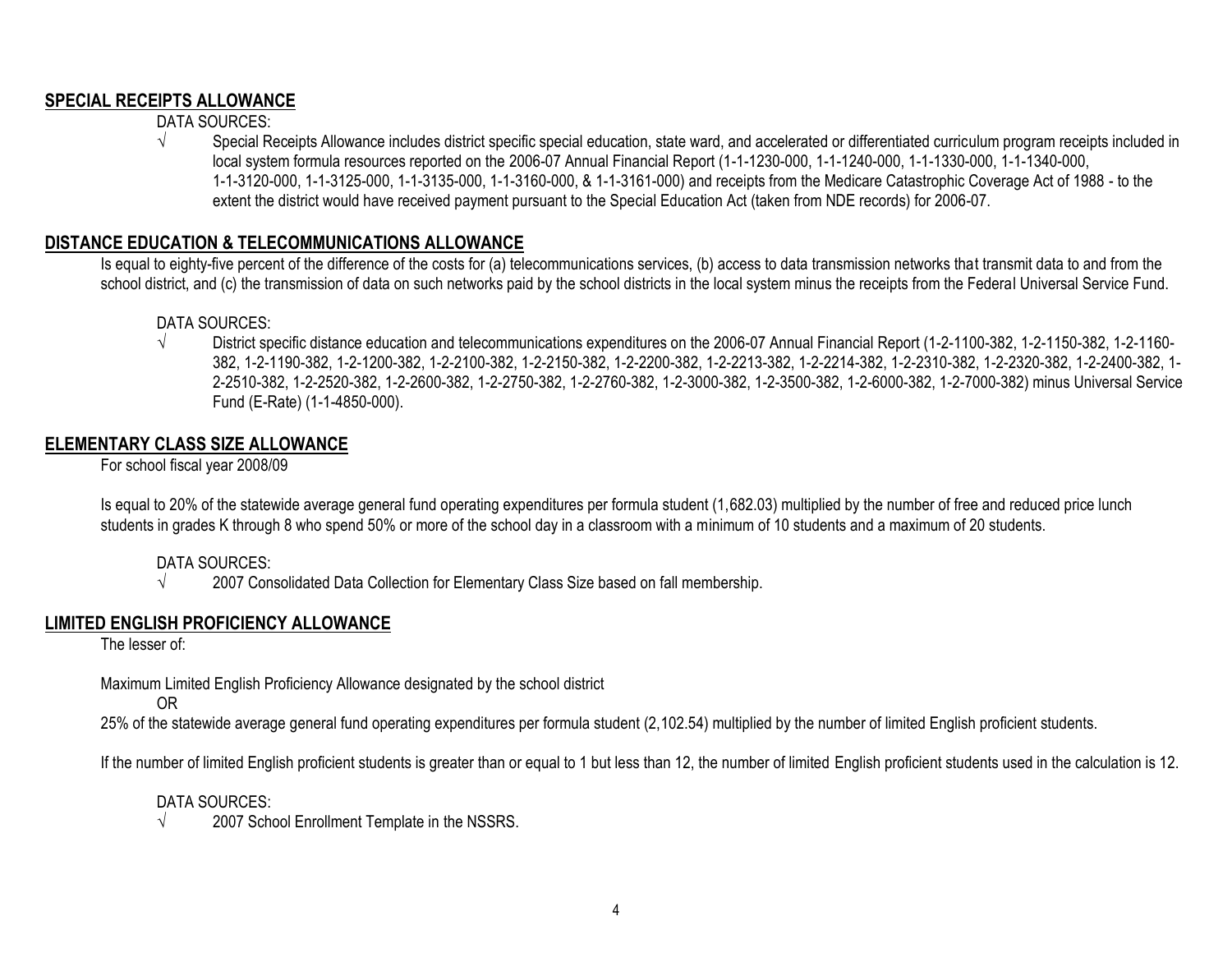# **POVERTY ALLOWANCE**

Poverty Student = number of low income students or the number of students who are free lunch and free milk students whichever is greater

Low Income Students = number of low income children within the local system X ratio of formula students/total children under 19

Low Income Child = a child under 19 living in a household having an annual adjusted gross income in 2006/07 equal to or less than the maximum household income that would allow a student from a family of four people to be a free lunch and free milk student during the 2007/08 school year.

2008/09 Statewide Average General Fund Operating Expenditures per Formula Student = 8,410.16

The lesser of:

Maximum Poverty Allowance designated by the school district

# OR

Poverty Adjustment (Povadj)) Local System Formula Students = (Stu) Poverty Students = (Poverty) Poverty Adjustment = (Povadj)

Stu  $X$  05 = a Stu  $X$   $10 = h$ Stu  $X .15 = c$ Stu  $X .20 = d$ Stu  $X .25 = e$ Stu  $X .30 = f$ 

- If (Poverty) is less than or equal to a, then (Povadj) =  $0$  $\bullet$
- If (Poverty) is greater than a, and (Poverty) is less than or equal to b, then ((Poverty) a) X (.0375 X Statewide Average GFOE per formula student)) = (Povadj)  $\bullet$
- $\bullet$  If (Poverty) is greater than b, and (Poverty) is less than or equal to c, then ((b-a) X (.0375 X Statewide Average GFOE per formula student)) + (((Poverty) b) X (.075 X Statewide Average GFOE per formula student)) = (Povadj)
- $\bullet$  If (Poverty) is greater than c, and (Poverty) is less than or equal to d, then ((b-a) X (.0375 X Statewide Average GFOE per formula student)) + ((c-b) X (.075 X Statewide Average GFOE per formula student)) + (((Poverty) –c) X (.1125 X statewide average GFOE per formula student)) = (Povadj)
- If (Poverty) is greater than d, and (Poverty) is less than or equal to e, then ((b-a) X (.0375 X Statewide Average GFOE per formula student)) + ((c-b) X (.075 X Statewide Average GFOE per formula student)) + ((d-c) X (.1125 X Statewide Average GFOE per formula student)) + (((Poverty) –d) X (.15 X Statewide Average GFOE per formula student)) = (Povadj)
- If (Poverty) is greater than e, and (Poverty) is less than or equal to f, then ((b-a) X (.0375 X Statewide Average GFOE per formula student)) + ((c-b) X (.075 X Statewide Average GFOE per formula student)) + ((d-c) X (.1125 X Statewide Average GFOE per formula student)) + ((e-d) X (.15 X Statewide Average GFOE per formula student)) + (((Poverty) – e) X (.1875 X Statewide Average GFOE per formula student)) = (Povadj)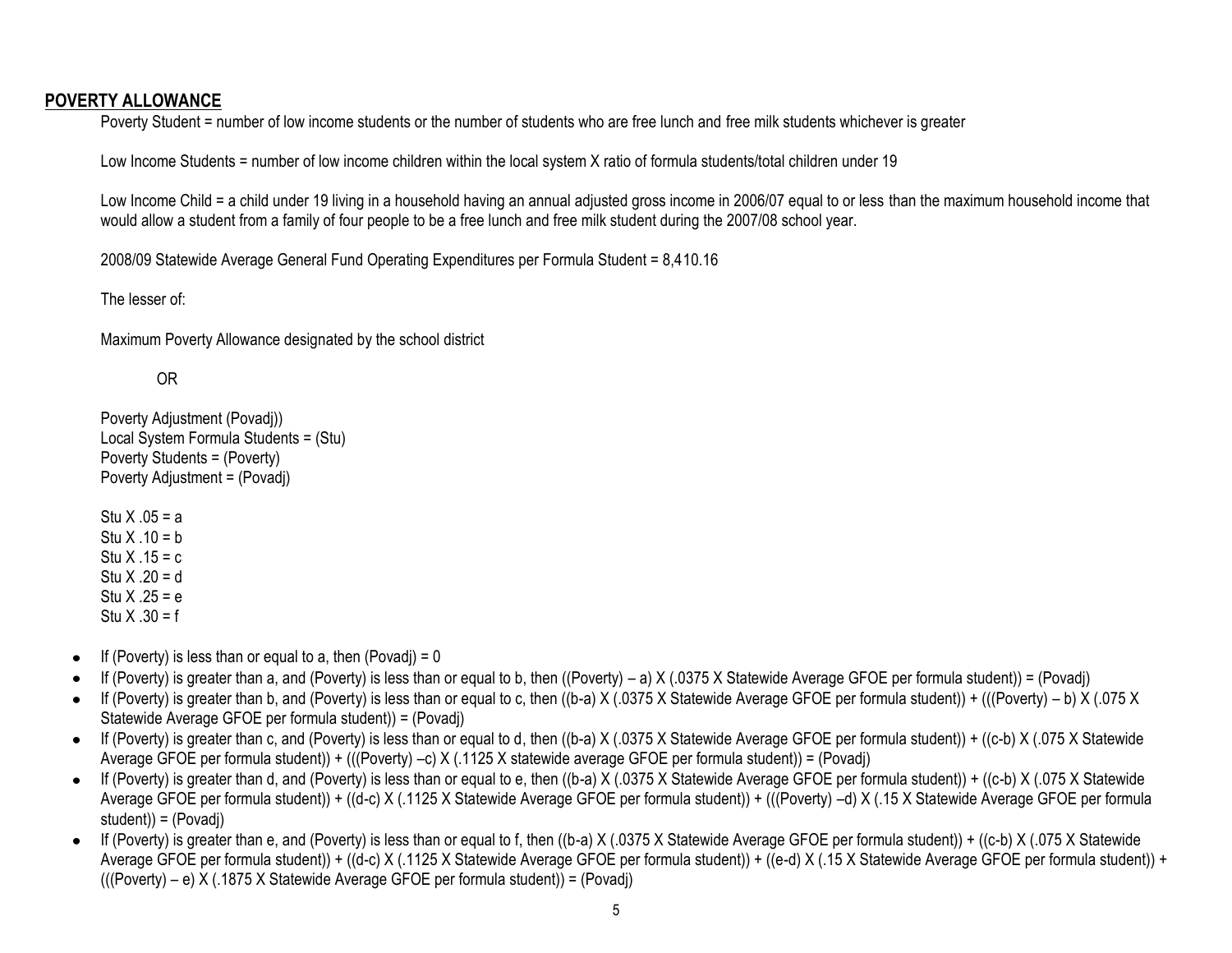If (Poverty) is greater than f, then ((b-a) X (.0375 X Statewide Average GFOE per formula student)) + ((c-b) X (.075 X Statewide Average GFOE per formula student)) + ((d-c) X (.1125 X Statewide Average GFOE per formula student)) + ((e-d) X (.15 X Statewide Average GFOE per formula student)) + ((f-e) X (.1875 X Statewide Average GFOE per formula student)) + (((Poverty) – f) X (.225 X Statewide Average GFOE per formula student)) = (Povadj)

# **ELEMENTARY SITE ALLOWANCE**

An Elementary Site Allowance is provided if a District:

- 1. Has more than 1 elementary building;
- 2. The elementary building is not the primary site;
- 3. At least 1 elementary building does not offer any other grades;
- 4. There is at least 100 square miles per elementary building in the District; and
- 5. There is an average of 15 or fewer students per grade per building.

The Elementary Site Allowance is the sum of the allowances for buildings with only elementary grades and an average of 15 or fewer students per grade, except the primary site.

(Statewide Average General Fund Operating Expenditure per Formula Student X 500% (42,050.80)) X Formula Students per building divided by 8 (result is rounded up to a whole number)

If the whole number is greater than the number of elementary grades offered in the building, the whole number is equal to the grades offered in the building.

# **SUMMER SCHOOL ALLOWANCE**

(.025 X Summer School Student Units) X (.85 X Statewide Average General Fund Operating Expenditure per Formula Student (7,148.64))

Summer School Student Unit = 1 student enrolled in summer school in a school district whether or not the student is in membership for 1) at least 3 hours, but fewer than 6 hours per day and 2) at least 12 days, but fewer than 24 days.

# **FOCUS SCHOOL & PROGRAM ALLOWANCE**

Applies to school districts in a learning community;

(Statewide Average General Fund Operating Expenditures per Formula Student X .10 (841.02)) X Number of Students in Focus School

# **ADJUSTED GENERAL FUND OPERATING EXPENDITURES**

(General Fund Operating Expenditures X Cost Growth Factor (1.06)) – (Transportation Allowance + Special Receipts Allowance + Poverty Allowance + Limited English Proficiency Allowance + Distance Education & Telecommunications Allowance + Elementary Site Allowance + Elementary Class Size Allowance + Summer School Allowance + Focus School & Program Allowance)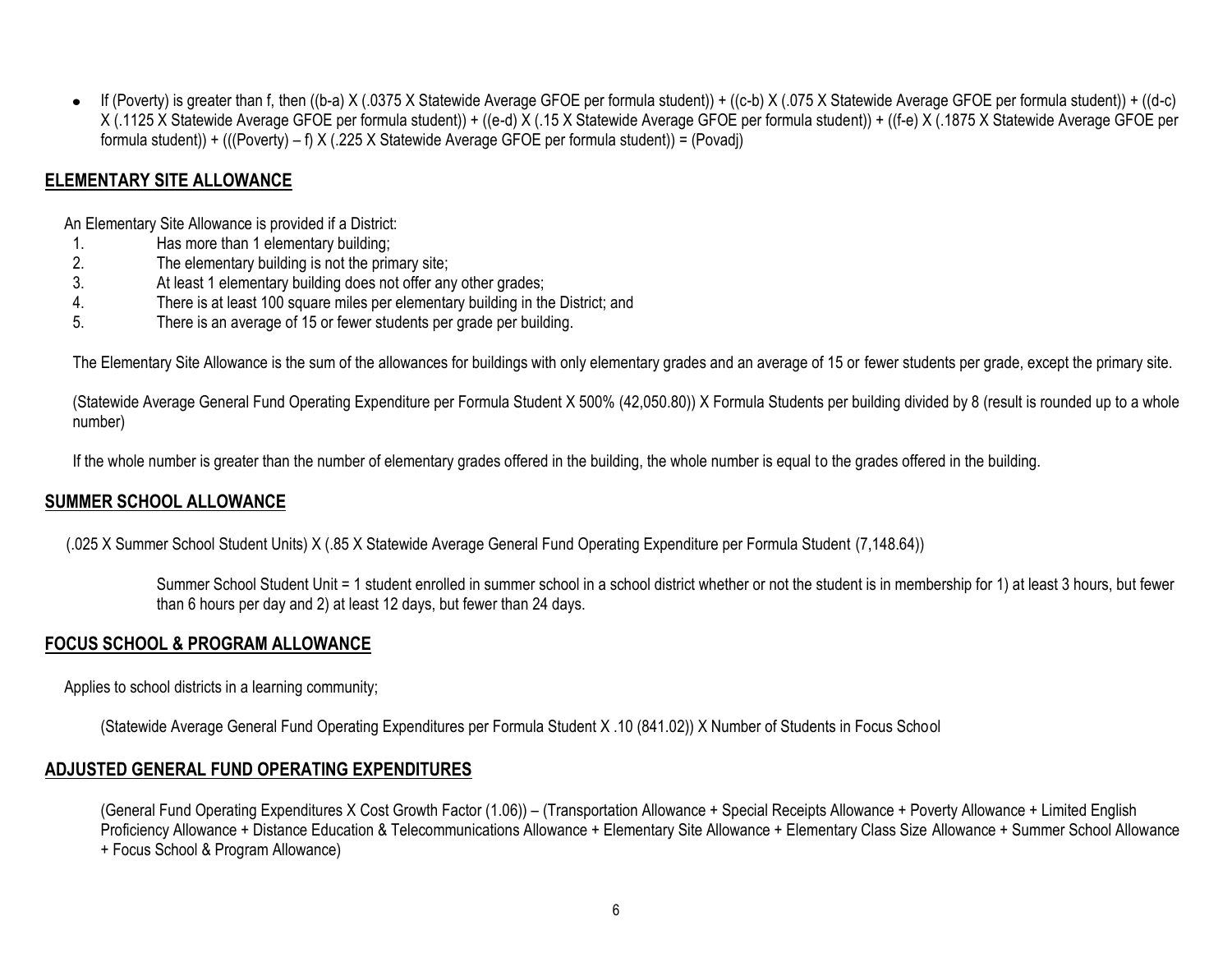# **COST GROWTH FACTOR**

For school fiscal year 2008/09 and each school fiscal year thereafter, the cost growth factor shall equal the sum of (1) 1 plus (2) the basic allowable growth rate for the school fiscal year in which the aid is to be distributed; plus (3) the basic allowable growth rate for the school fiscal year immediately preceding the school fiscal year in which the aid is to be distributed; plus (4) 1%.

# **BASIC FUNDING**

A comparison group is established for each District consisting of:

- (i) The 5 larger districts that are closest in size to the District, measured by formula students, and
- (ii) The 5 smaller districts that are closest in size to the District, measured by formula students
	- If there are not 5 Districts that are larger than the District for which basic funding is being calculated or if there are not 5 Districts that are smaller than the District, the comparison group would consist of only as many districts as fit the criteria.
	- If more than 1 District has exactly the same number of formula students as the largest or smallest District in the comparison group, all of the Districts with exactly the same number of formula students as the largest or smallest Districts in the comparison group shall be included in the comparison group.
	- If 1 or more Districts have exactly the same number of formula students as the District for which basic funding is being calculated, all such Districts would be included in the comparison group in addition to the 5 larger and the 5 smaller Districts.
	- The comparison group remains the same for the final calculation of State Aid.
- School Districts with less than 900 formula students;

Basic Funding = Average of Adjusted General Fund Operating Expenditures for each District in the comparison group excluding both the District with the highest Adjusted General Fund Operating Expenditures and the District with the lowest Adjusted General Fund Operating Expenditures in the comparison group.

School Districts with 900 or more formula students;

Basic Funding = District formula students X Average Adjusted General Fund Operating Expenditures per formula student excluding both the District with the highest Adjusted General Fund Operating Expenditures per formula student and the District with the lowest Adjusted General Fund Operating Expenditures per formula student.

# **LOCAL CHOICE ADJUSTMENT**

Applies to Districts whose Basic Funding per formula student is greater than the Basic Funding per formula student for the District that has the closest to 390 formula students (7,917.96) that;

- (i) Has fewer than 390 formula students
- (ii) Is not Sparse or Very Sparse
- (iii) Did not receive federal funds in excess of 25% of its general fund budget of expenditures in the most recently available complete data year or in either of the two school fiscal years preceding the most recently available complete data year

# Local Choice Adjustment =

(.50 X (District Basic Funding per formula student – Basic Funding per formula student for the District that has the closest to 390 formula students (7,917.96)) X District formula students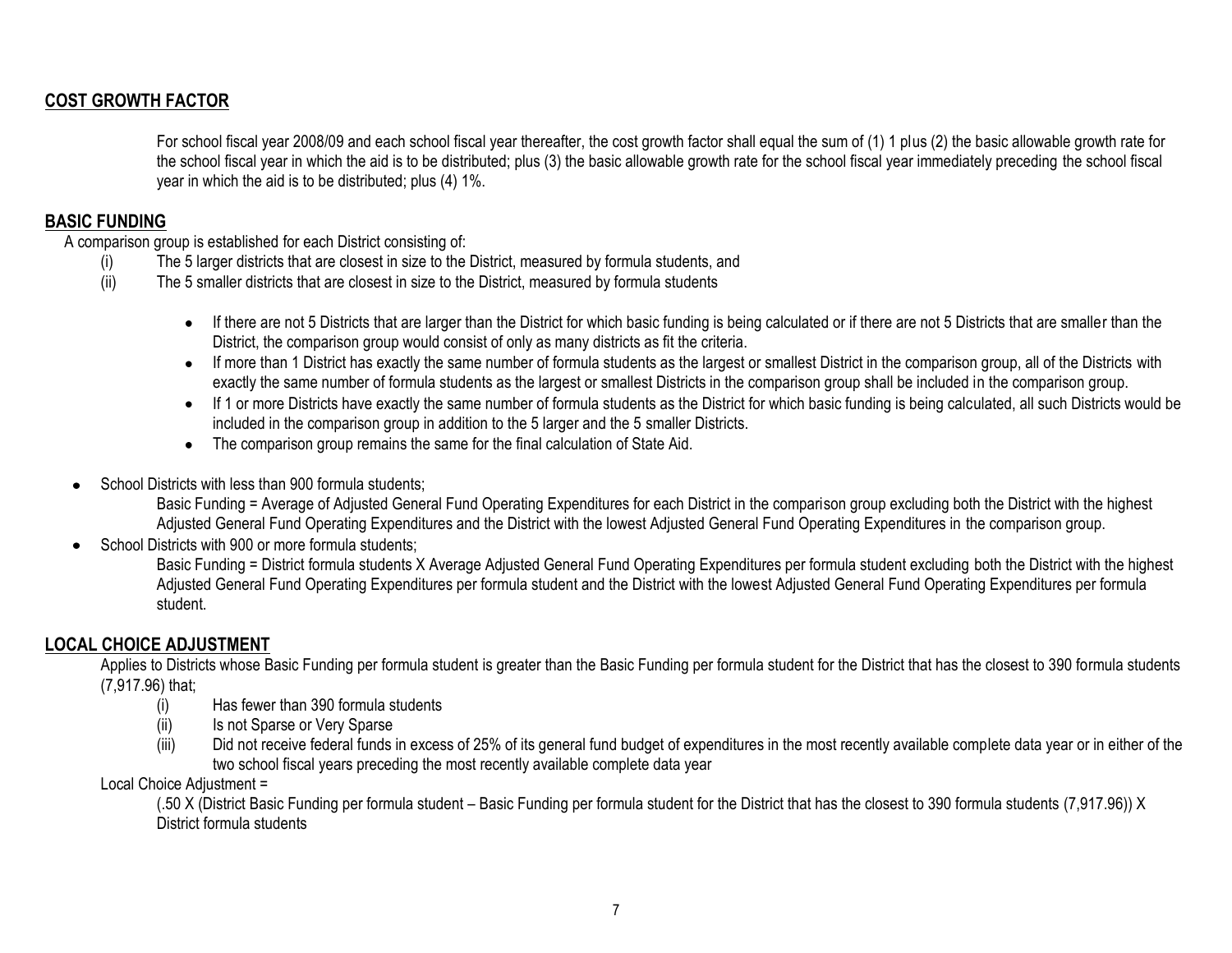- If more than 1 District has the closest to 390 formula students, the Basic Funding representing the District that has the closest to 390 formula students shall equal the average  $\bullet$ of the Basic Funding per formula student for each District.
- The closest to 390 formula students is measured using the absolute value of the difference of 390 formula students minus the District formula students with the difference  $\bullet$ rounded to the nearest whole number.

# **AVERAGING ADJUSTMENT**

Applies to Districts whose Basic Funding per formula student is less than the statewide average Basic Funding per formula student (7,423.08) with a General Fund Levy of at least \$0.96.

Averaging Adjustment = 75% of (District formula students X percentage (specified below) of the difference between the statewide average Basic Funding per formula student – District Basic Funding per formula student)

 $\triangleright$  The percentage to be used in the calculation of the Averaging Adjustment is based on the General Fund Levy for the school fiscal year immediately preceding the school fiscal year for which aid is being calculated as follows:

| (i)    | If the Levy was at least \$0.96 but less than \$0.97 | 10% |
|--------|------------------------------------------------------|-----|
| (ii)   | If the Levy was at least \$0.97 but less than \$0.98 | 20% |
| (iii)  | If the Levy was at least \$0.98 but less than \$0.99 | 30% |
| (iv)   | If the Levy was at least \$0.99 but less than \$1.00 | 40% |
| (v)    | If the Levy was at least \$1.00 but less than \$1.01 | 50% |
| (vi)   | If the Levy was at least \$1.01 but less than \$1.02 | 60% |
| (vii)  | If the Levy was at least \$1.02 but less than \$1.03 | 70% |
| (viii) | If the Levy was at least \$1.03 but less than \$1.04 | 80% |
| (ix)   | If the Levy was at least \$1.04                      | 90% |

# **TEACHER EDUCATION ADJUSTMENT**

The Teacher Education Adjustment equals 10% of the District's Basic Funding X the District's Teacher Education Index – 1. If the result is less than 0, the Teacher Education Adjustment is equal to 0.

- $\triangleright$  Teacher Education Points:
	- (i) Full Time Equivalent (FTE) Teacher with Master Degree or Education Specialist's Degree = 1 point

| (ii)<br>Full Time Equivalent (FTE) Teacher with Doctorate Degree | $= 2$ points |  |
|------------------------------------------------------------------|--------------|--|
|------------------------------------------------------------------|--------------|--|

- $\triangleright$  Teacher Education Index:
	- District Teacher Education Points **+** Statewide Teacher Education Points District FTE Teachers Statewide Teacher FTE
		-

 $\checkmark$  The "Teacher" must have the following position codes on the 2007/08 Fall Personnel Report that equal 1 FTE in any combination: 1150 Head Teacher, 1160 Teacher, 1161 SPED Teacher Teaching Core Academic Subjects/Grading, 1162 SPED Teacher Teaching Core Academic Subjects/Alternate Standards/Assessment, 1163 SPED Teacher Collaborating/Co-teaching, 1164 SPED Teacher – Facilitator, 1170 Teacher – Facilitator, 1180 Teacher – Collaborator.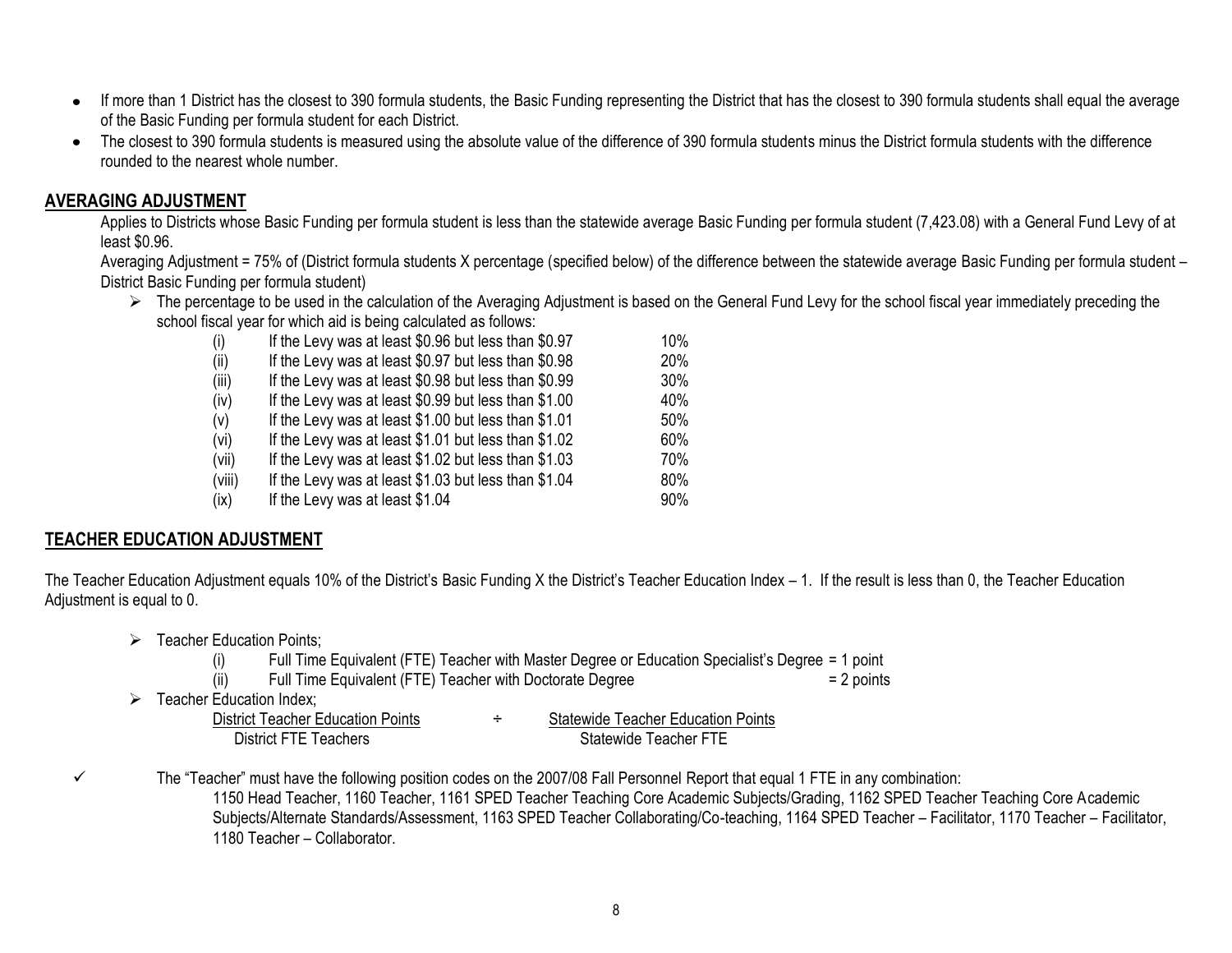# **FORMULA NEED**

Is the sum of the District's Basic Funding + Poverty Allowance + Limited English Proficiency Allowance + Elementary Class Size Allowance + Focus School & Program Allowance + Summer School Allowance + Transportation Allowance + Special Receipts Allowance + Elementary Site Allowance + Distance Education & Telecommunications Allowance + Averaging Adjustment + Teacher Education Adjustment – (Local Choice Adjustment + Limited English Proficiency Allowance Correction + Poverty Allowance Correction).

 $\checkmark$  Formula Needs Stabilization:

District Formula Need that is less than 100% of 2007/08 Year End Recalculated Formula Need is increased to 100% of 2007/08 Year End Recalculated Formula Need

AND

District Formula Need that is greater than 112% of 2007/08 Year End Recalculated Formula Need is decreased to 112% of 2007/08 Year End Recalculated Formula Need, except that the Formula Need for Districts receiving a student growth adjustment is not decreased.

# **RESOURCES**

The sum of the Yield from Local Effort Rate + Net Option Funding + Allocated Income Tax Funds + Minimum Levy Adjustment + Other Receipts actually received by the District.

# **YIELD FROM LOCAL EFFORT RATE**

Adjusted Valuation divided by 100 multiplied by the Local Effort Rate of \$1.00. Each district's adjusted valuation for tax year 2007 is provided by the Property Tax Administrator (certified October 2007). Real property was adjusted to 96% of actual value and agricultural land was adjusted to 72% of actual value.

# **LOCAL EFFORT RATE**

Set at \$.05 below the maximum levy per §77-3442.

# **NET OPTION FUNDING**

Net Enrollment Option students (students opting in minus students opting out) as of the day of the fall membership count, multiplied by the statewide average Basic Funding per formula student (7,423.08).

DATA SOURCES:

 $\sqrt{2007}$  School Enrollment Template in the NSSRS.

Net Option Funding is equal to each Local System's:

Net Enrollment Option Students X Statewide Average Basic Funding per formula student

Except that a Local System's Net Option Funding cannot be less than zero.

# **ALLOCATED INCOME TAX FUNDS**

A percent calculated annually of the net Nebraska income tax liability of each school district's resident individuals in tax year 2007 provided by the Department of Revenue (certified November 15, 2007). The percentage is calculated annually based on the 1992-93 appropriation to the School District Income Tax Fund (minus \$20 million), the Net Option Funding, and the statewide income tax liability of resident individuals.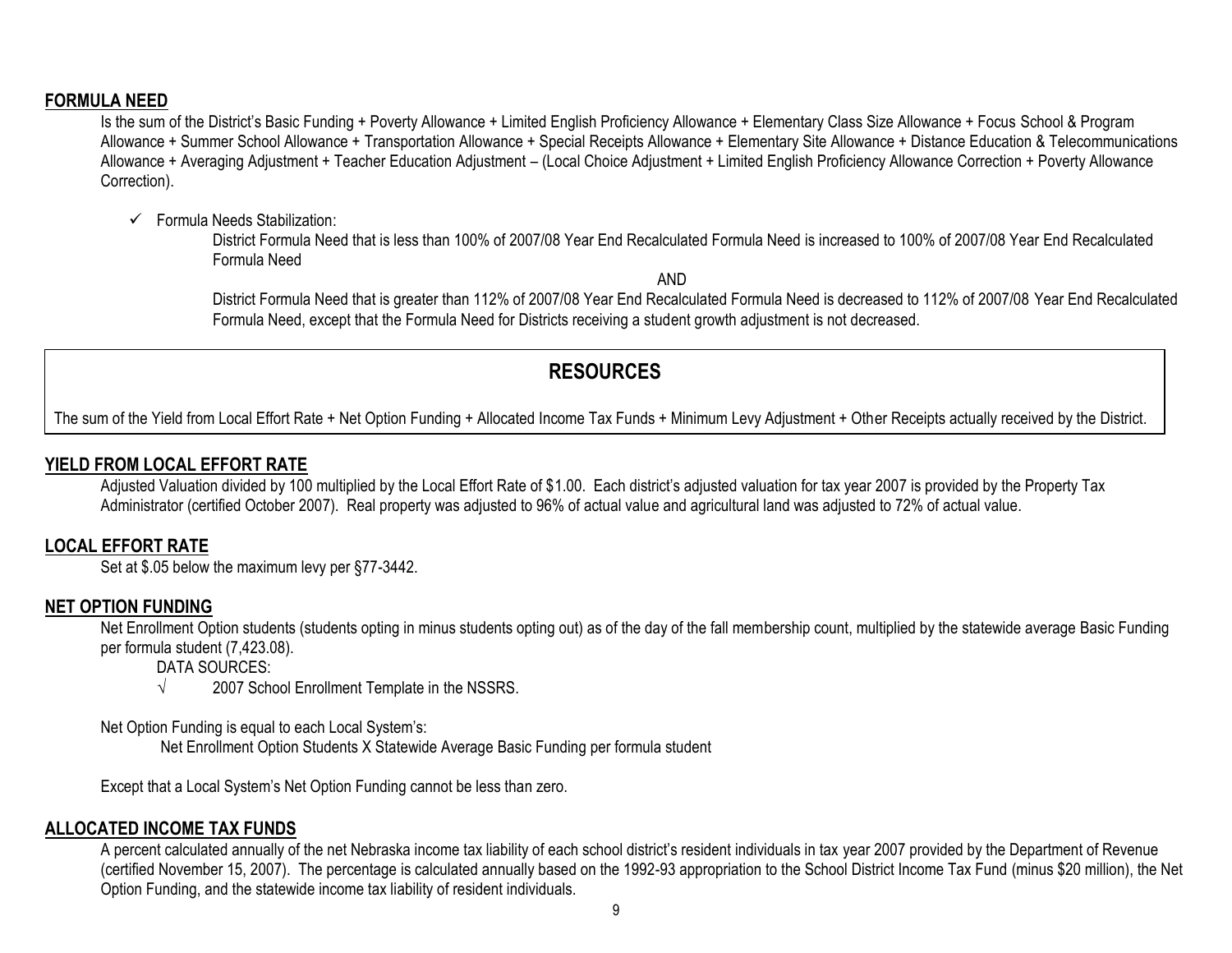# **MINIMUM LEVY ADJUSTMENT**

The minimum levy adjustment is calculated and applied to any system that has a General Fund levy that is less than \$0.95. The adjustment is calculated by subtracting the system levy from \$0.95, and multiplying the result by the adjusted valuation divided by 100.

The minimum levy adjustment is added to the formula resources for the determination of Equalization Aid. If the minimum levy adjustment is greater than or equal to the allocated income tax funds, the system shall not receive allocated income tax funds.

#### DATA SOURCES:

- √ 2007 General Fund Levy 2007 Consolidated Data Collection
- √ 2007 Adjusted Valuation (certified October 2007).

#### **OTHER RECEIPTS ACTUALLY RECEIVED BY THE DISTRICT**

Each Local System's other actual receipts for the most recently available complete data year.

Other Actual Receipts are taken from the 2006-07 Annual Financial Report as follows:

| Receipts from Medicare Catastrophic Coverage Act of 1988-to the extent the district would have received payment pursuant to the Special Education Act  (taken from NDE records) |              |
|---------------------------------------------------------------------------------------------------------------------------------------------------------------------------------|--------------|
|                                                                                                                                                                                 | 1-1-3135-000 |

For the final calculation of State Aid, other actual receipts shall be as reported in the 2006-07 Annual Financial Report.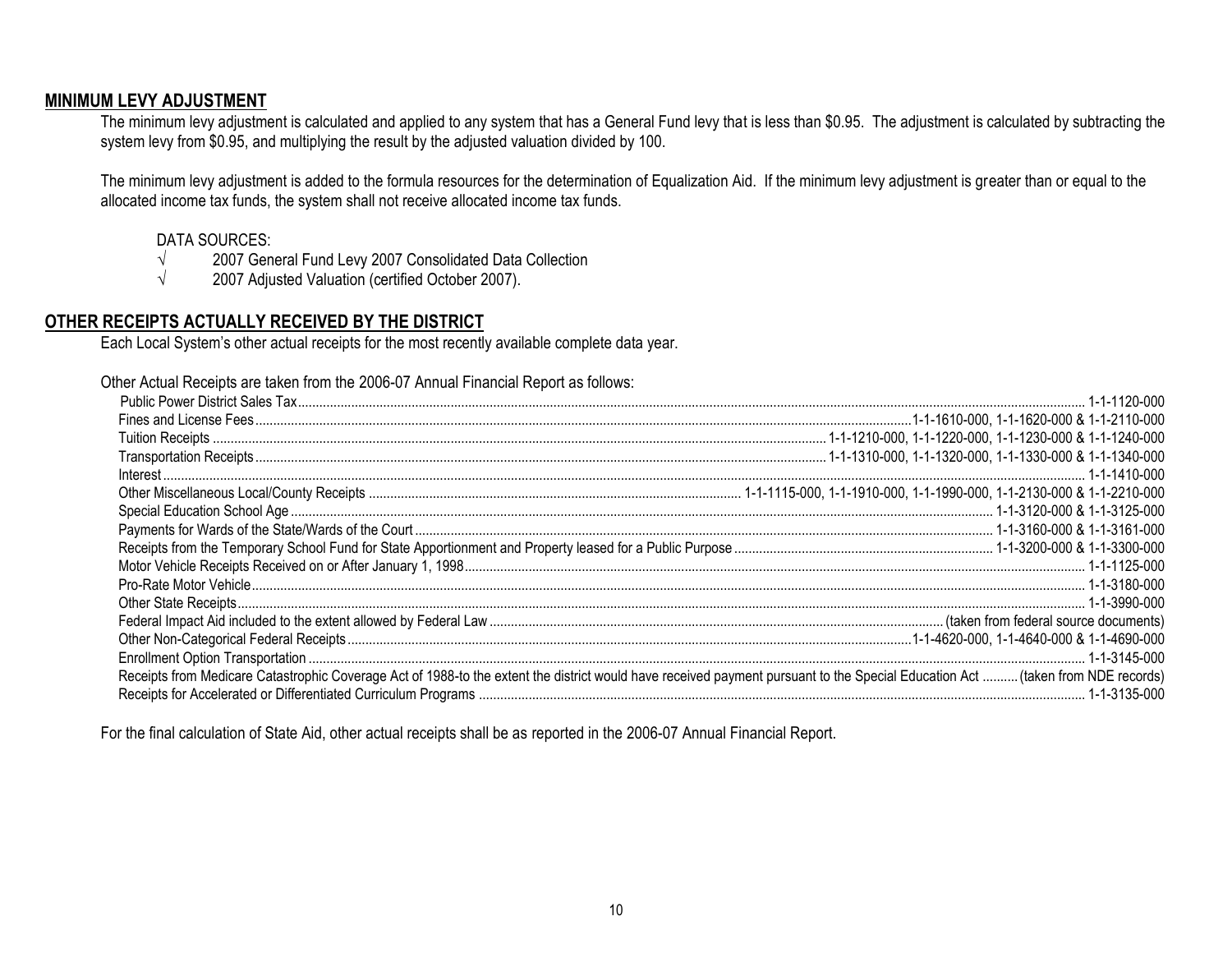# **EQUALIZATION AID**

Formula Needs – Formula Resources = Equalization Aid

# **AID STABILIZATION**

A local system shall not receive State Aid which is less than an amount equal to the difference of the prior year's State Aid minus 2.5% of the current year's calculated Formula Needs.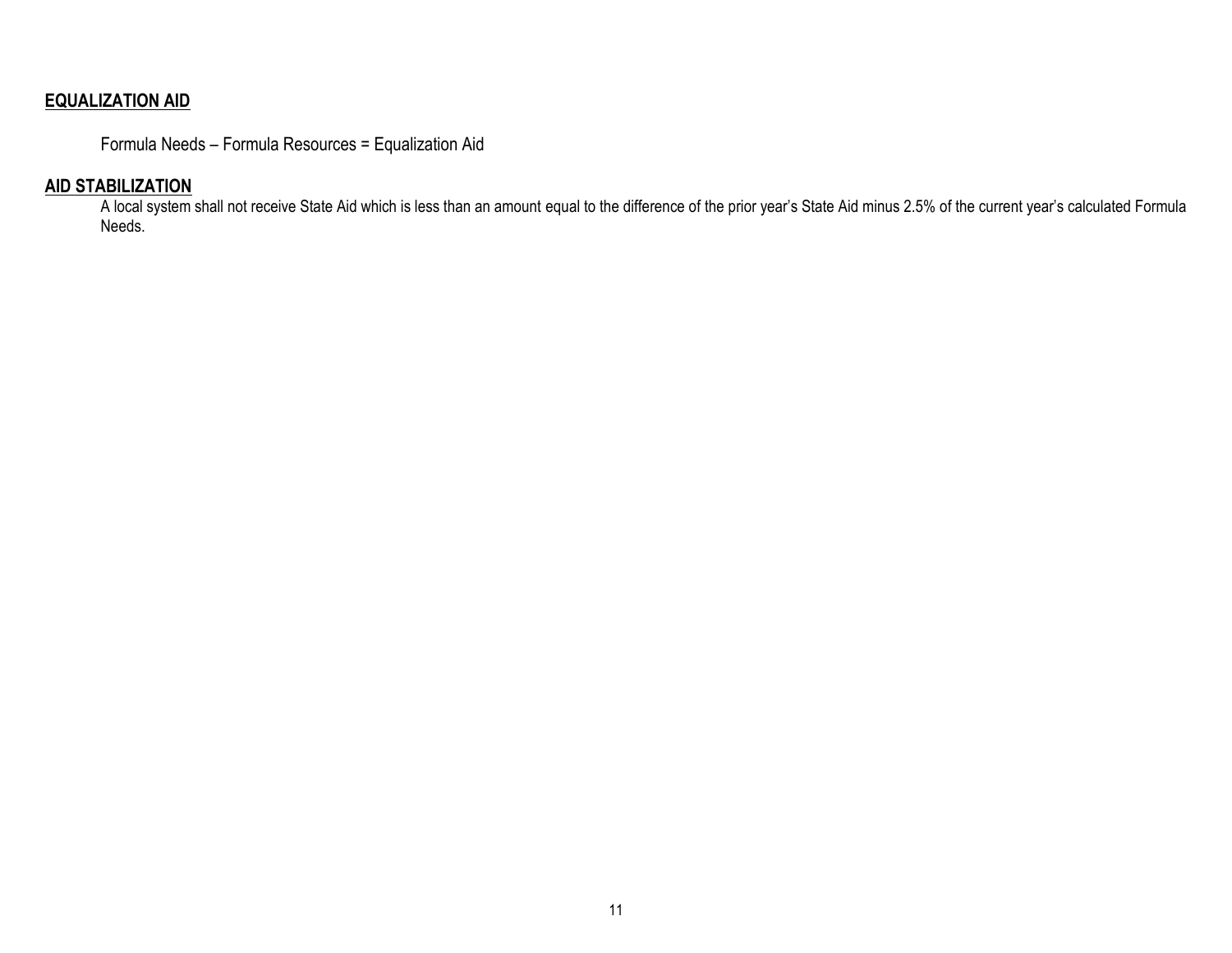# **Part II. 2008-09 CONCEPT SUMMARY**

2008-09 Calculated State Aid to Nebraska's Public Schools:

Consists of one or a combination of the following items:

- **Net Option Funding and Contract Contract Contract Contract Contract Contract Contract Contract Contract Contract Contract Contract Contract Contract Contract Contract Contract Contract Contract Contract Contract Contract**
- Allocated Income Tax Funds Aid Stabilization
- -

Nebraska Equalization Aid Formula Concept:

Calculated Needs - Calculated Resources = State Equalization Aid

# **LOCAL SYSTEM FORMULA NEED**

Is the sum of:

The District's Basic Funding + Poverty Allowance + Limited English Proficiency Allowance + Elementary Class Size Allowance + Focus School & Program Allowance + Summer School Allowance + Transportation Allowance + Special Receipts Allowance + Elementary Site Allowance + Distance Education & Telecommunications Allowance + Averaging Adjustment + Teacher Education Adjustment – (Local Choice Adjustment + Limited English Proficiency Allowance Correction + Poverty Allowance Correction).

 $\checkmark$  Formula Needs Stabilization:

District Formula Need that is less than 100% of 2007/08 Year End Recalculated Formula Need is increased to 100% of 2007/08 Year End Recalculated Formula Need

AND

District Formula Need that is greater than 112% of 2007/08 Year End Recalculated Formula Need is decreased to 112% of 2007/08 Year End Recalculated Formula Need, except that the Formula Need for Districts receiving a student growth adjustment is not decreased.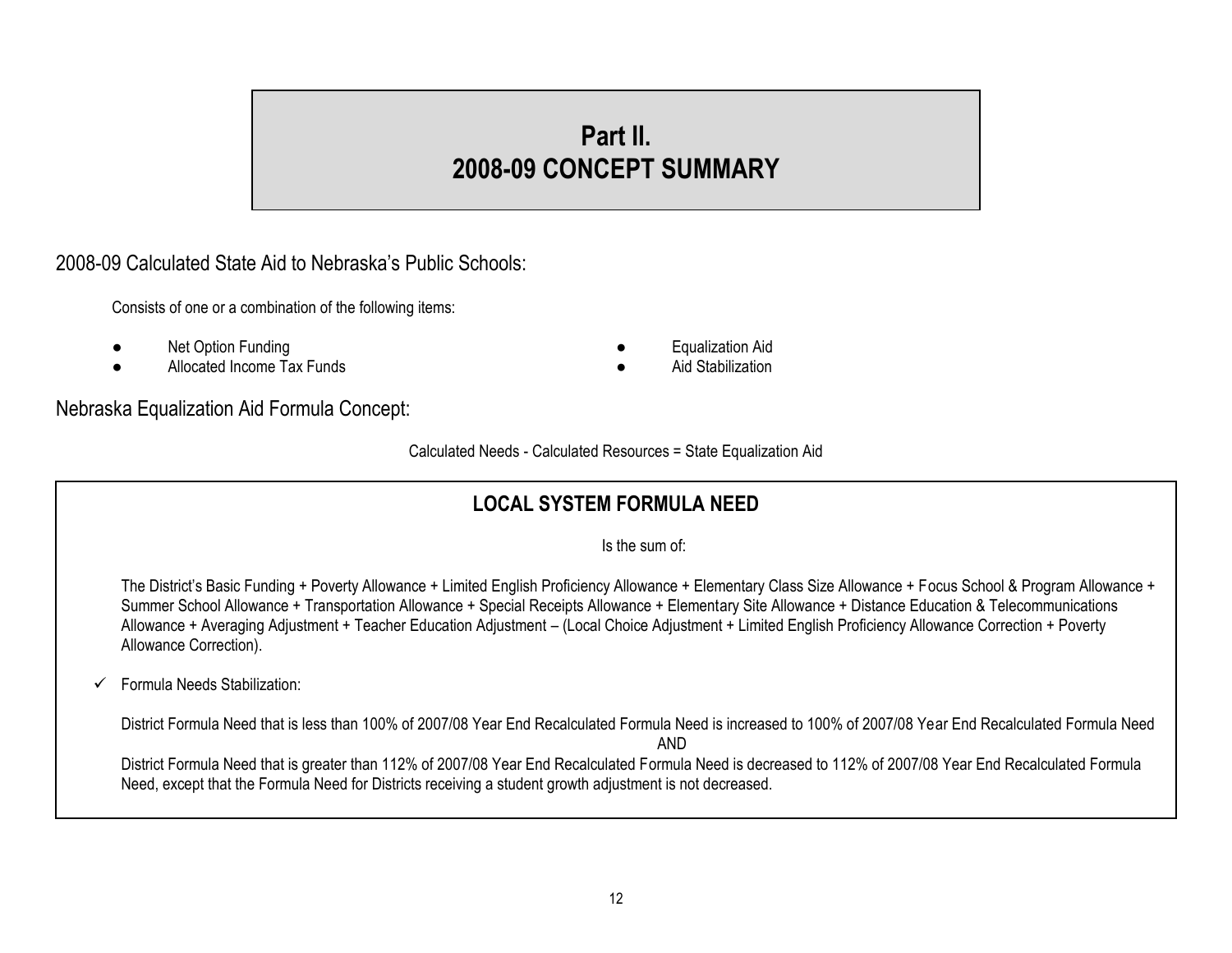# FORMULA STUDENTS:

- □ Students educated by the district and students for which the district pays tuition.
- □ The Fall Membership count adjusted by the average ratio of ADM to Fall Membership from three prior years for the certification of State Aid; and ADM for the final calculation of State Aid.
- □ Students in Qualified Early Childhood Programs multiplied by the ratio of planned instructional hours of the program divided by 1,032 then multiplied by .6.

# TRANSPORTATION ALLOWANCE:

The lesser of:

□ Actual specific transportation costs or a calculated amount based on the miles transported (excluding activities) plus in lieu of transportation for the most recently available complete data year.

#### SPECIAL RECEIPTS ALLOWANCE:

- □ District specific special education receipts reported on the Annual Financial Report, and receipts from the Medicare Catastrophic Coverage Act of 1988, to the extent the district would have received payment pursuant to the Special Education Act (taken from NDE records).
- □ Each district's special education receipts for the most recently available complete data year.

# DISTANCE EDUCATION AND TELECOMMUNICATIONS ALLOWANCE:

□ Eighty-five percent of district specific distance education and telecommunication costs reported on the Annual Financial Report minus receipts from Federal Universal Service Fee Fund (E-Rate).

# ELEMENTARY CLASS SIZE ALLOWANCE:

 $\square$  Twenty percent of the statewide average general fund operating expenditures per formula student (1,682.03) multiplied by the number of free and reduced price lunch students in grades K-8 who spend 50% or more of the school day in a classroom with a minimum of 10 students and a maximum of 20 students (taken from NDE records).

# FOCUS SCHOOL & PROGRAM ALLOWANCE:

□ Ten percent of the statewide average general fund operating expenditures per formula student (841.02) multiplied by the number of students participating in a focus school or program. Applies only to school districts in a learning community.

# LIMITED ENGLISH PROFICIENCY ALLOWANCE:

□ The lesser of:

District designated limited English proficiency expenditures for 2008-09 or 25% of the statewide average general fund operating expenditures per student (2,102.54) multiplied by the number of limited English proficiency students.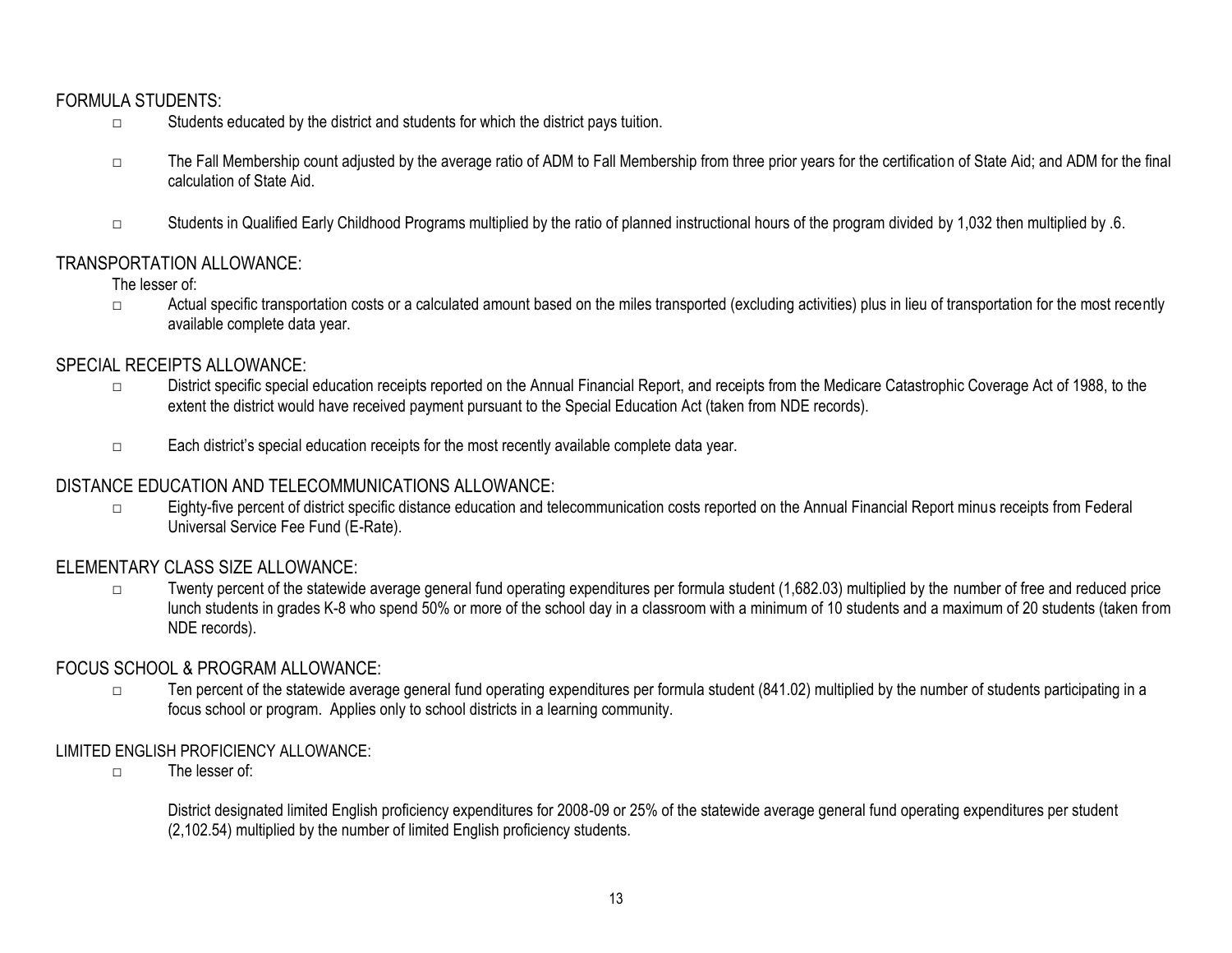# POVERTY ALLOWANCE:

□ The lesser of:

District designated poverty expenditures for the 2008-09 school year or the sum of the statewide average general fund operating expenditures per student multiplied by graduated percentages and then multiplied by student weightings based on free lunch/milk students or students under 19 residing in homes with adjusted gross income in 2006-07 equal to or less than the maximum household income that would allow a student from a family of four people to be a free lunch or free milk student during the 2007-08 school year.

# ELEMENTARY SITE ALLOWANCE:

 $\square$  Five hundred percent of the statewide average general fund operating expenditures per formula student (42,050.80) multiplied by the number of students per qualified building divided by eight (rounded up to a whole number). If the whole number is greater than the elementary grades offered in the building, the whole number is equal to the grades offered in the building.

#### SUMMER SCHOOL ALLOWANCE:

□ Eighty five percent of the statewide average general fund operating expenditures per formula student (7,148.64) multiplied by two and half percent of the summer school student units.

#### ADJUSTED GENERAL FUND OPERATING EXPENDITURES:

□ 1.06 multiplied by general fund operating expenditures minus (transportation allowance + special receipts allowance + poverty allowance + limited English proficiency allowance + distance education and telecommunications allowance + elementary site allowance + elementary class size allowance + summer school allowance + focus school and program allowance).

#### BASIC FUNDING:

□ School Districts with less than 900 formula students:

Basic Funding = Average of adjusted general fund operating expenditures for each District in the comparison group excluding both the District with the highest adjusted general fund operating expenditures and the District with the lowest adjusted general fund operating expenditures in the comparison group.

 $\nabla$  School Districts with 900 or more formula students:

Basic Funding = District formula students multiplied by average of adjusted general fund operating expenditures per formula student excluding both the District with the highest adjusted general fund operating expenditures per formula student and the District with the lowest adjusted general fund operating expenditures per formula student in the comparison group.

#### LOCAL CHOICE ADJUSTMENT:

□ Fifty percent of District Basic Funding per formula student minus the basic funding per formula student of the District with the closest to 390 formula students multiplied by District formula students. The Adjustment applies to Districts with less than 390 formula students that are not classified as sparse or very sparse, whose Basic Funding per formula student is greater than the basic funding per formula student of the District with the closest to 390 formula students.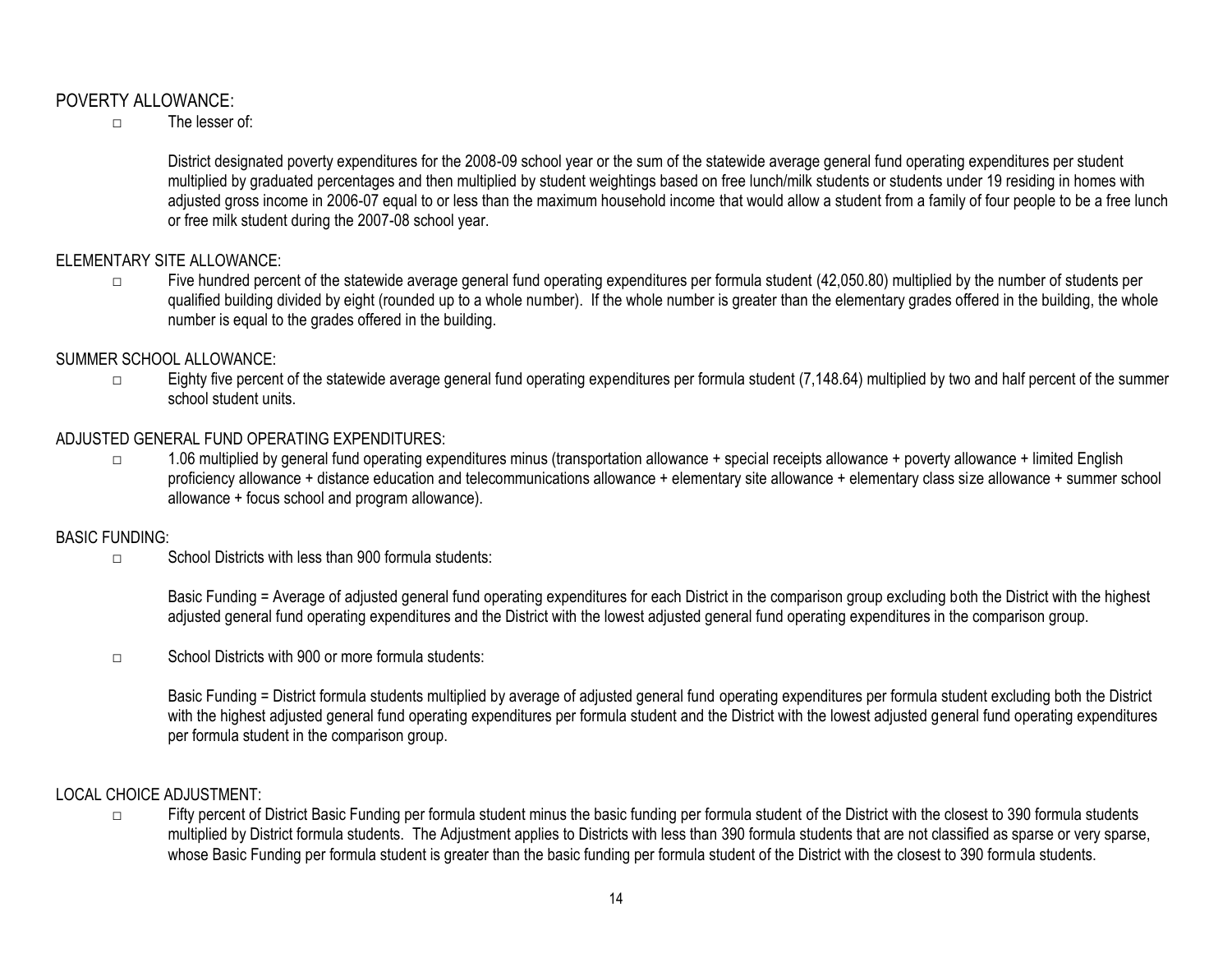#### AVERAGING ADJUSTMENT:

□ Seventy-five percent of District formula students multiplied by the difference between the statewide average Basic Funding per formula student (7,423.08) and the District Basic Funding per formula student, multiplied by graduated percentages based on General Fund Levies. Applies to Districts that have a General Fund Levy of \$0.96 or above, whose Basic Funding per formula student is less than the statewide average Basic Funding per formula student.

# TEACHER EDUCATION ADJUSTMENT:

□ Ten percent of the District's Basic Funding multiplied by the District's Teacher Education Index minus one. The Adjustment applies to full time equivalent teachers with a master's degree or above. To qualify, Districts must have more full time equivalent teachers with a master's degree or above than the statewide average number of full time equivalent teachers with a master's degree or above.

# **CALCULATED RESOURCES**

THE SUM OF:

□ Yield from Local Effort Rate (a calculated measure of Local Property Resources)

□ Net Option Funding

- □ Allocated Income Tax Funds
- □ Minimum Levy Adjustment
- □ Other Receipts Actually Received by the District

# YIELD FROM LOCAL EFFORT RATE (LOCAL PROPERTY RESOURCES):

- □ Adjusted Property Valuation divided by 100 X Local Effort Rate
	- $\sqrt{\phantom{a}}$  Local Effort Rate (LER) is \$1.00.

# NET OPTION FUNDING:

- □ The positive net number of Enrollment Option students (students opting in minus students opting out), as of the day of the Fall Membership count, is multiplied by the statewide average Basic Funding per formula student (7,423.08).
- □ Net Option Funding cannot be less than zero.

# ALLOCATED INCOME TAX FUNDS (MEASURE OF LOCAL INCOME):

□ A percentage determined annually, based on the 1992-93 appropriation (minus \$20 million) to the School District Income Tax Fund, net option funding, and the statewide income tax liability of resident individuals.

# MINIMUM LEVY ADJUSTMENT:

□ The minimum levy adjustment is calculated and applied to any system that has a General Fund Common Levy that is less than \$0.95. The adjustment is calculated by subtracting the system levy from \$0.95, and multiplying the result by the adjusted valuation divided by 100.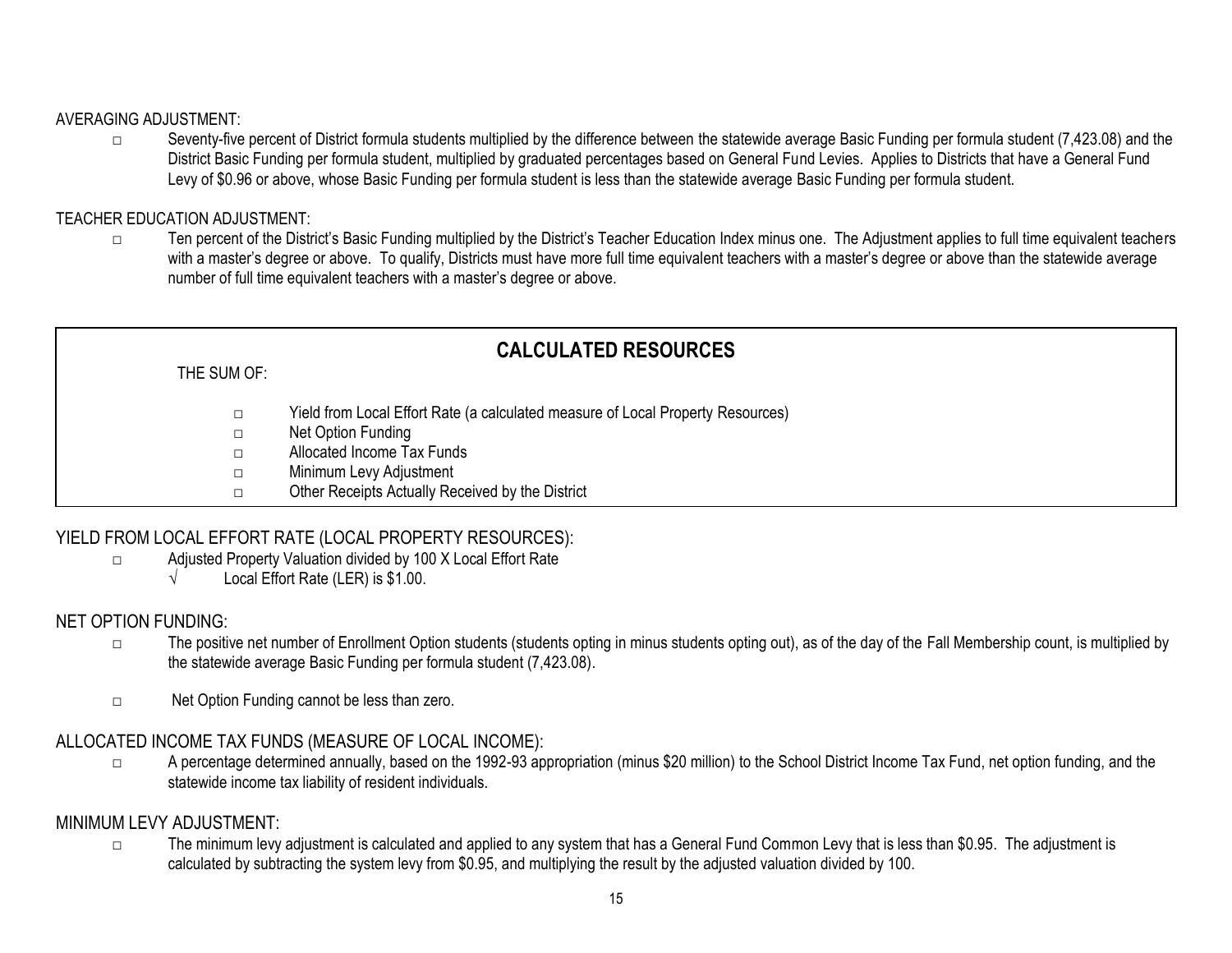# OTHER RECEIPTS ACTUALLY RECEIVED BY THE DISTRICT:

(As Reported on the Annual Financial Report; see page 10 of this document for a complete listing):

- □ Examples:
	- √ Fines and License Fees
	- √ Interest
	- √ Special Education School Age
	- √ Pro-Rate Motor Vehicle

# EQUALIZATION AID:

□ Needs - Resources = Equalization Aid

# **ADDITIONAL COMPONENTS OF STATE AID**

# AID STABILIZATION:

□ A Local System cannot receive less than an amount equal to the prior year's State Aid less 2.5% of 2008/09 formula needs.

# 2008-09 STATE AID FUNDING:

□ On or before April 30, 2008, the Department must determine the amounts to be distributed to each Local System pursuant to the Tax Equity and Educational Opportunities Support Act based on \$1.00 Local Effort Rate.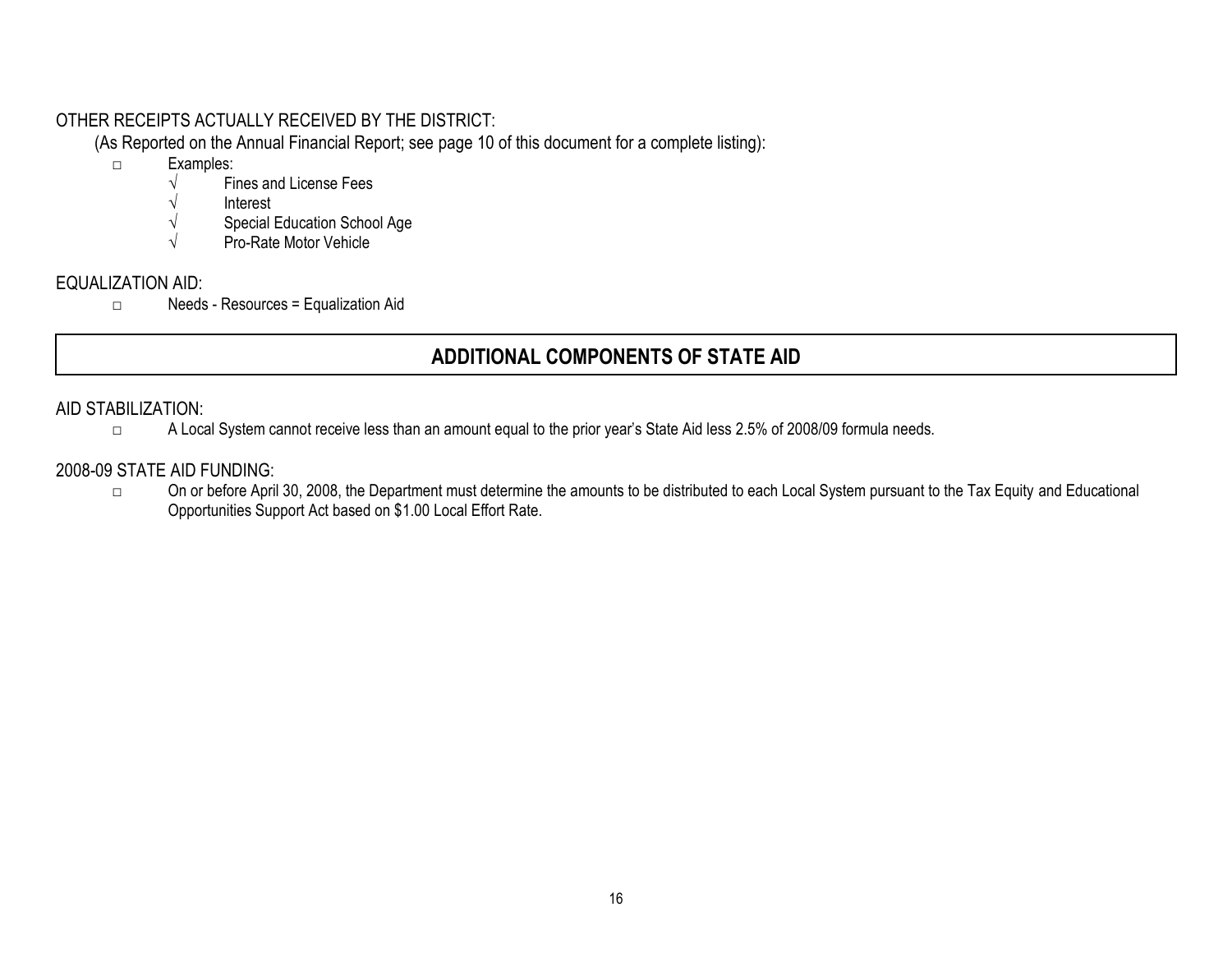# **Part III. QUESTIONS AND ANSWERS RELATED TO THE STATE AID CONCEPT AND THE 2008-09 STATE AID CALCULATION**

# **NEEDS**

# *How are Needs determined?*

► The Needs of a Local System are determined based on:

The sum of the District's Basic Funding + Poverty Allowance + Limited English Proficiency Allowance + Elementary Class Size Allowance + Focus School & Program Allowance + Summer School Allowance + Transportation Allowance + Special Receipts Allowance + Elementary Site Allowance + Distance Education & Telecommunications Allowance + Averaging Adjustment + Teacher Education Adjustment – (Local Choice Adjustment + Limited English Proficiency Allowance Correction + Poverty Allowance Correction).

#### $\checkmark$  Formula Needs Stabilization:

District Formula Need that is less than 100% of 2007/08 Year End Recalculated Formula Need is increased to 100% of 2007/08 Year End Recalculated Formula Need

AND

District Formula Need that is greater than 112% of 2007/08 Year End Recalculated Formula Need is decreased to 112% of 2007/08 Year End Recalculated Formula Need, except that the Formula Need for Districts receiving a student growth adjustment is not decreased.

#### *What are Formula Students?*

- ► Formula Students include students educated by the district and those for which the district is paying tuition.
- ► Formula Students are grouped in the following manner: Qualified Early Childhood programs, Kindergarten (KDG = programs under 1,032 instructional hours), Full-Day Kindergarten (FDK = programs of 1,032 or more instructional hours) through Grade 6, Grades 7-8, and 9-12.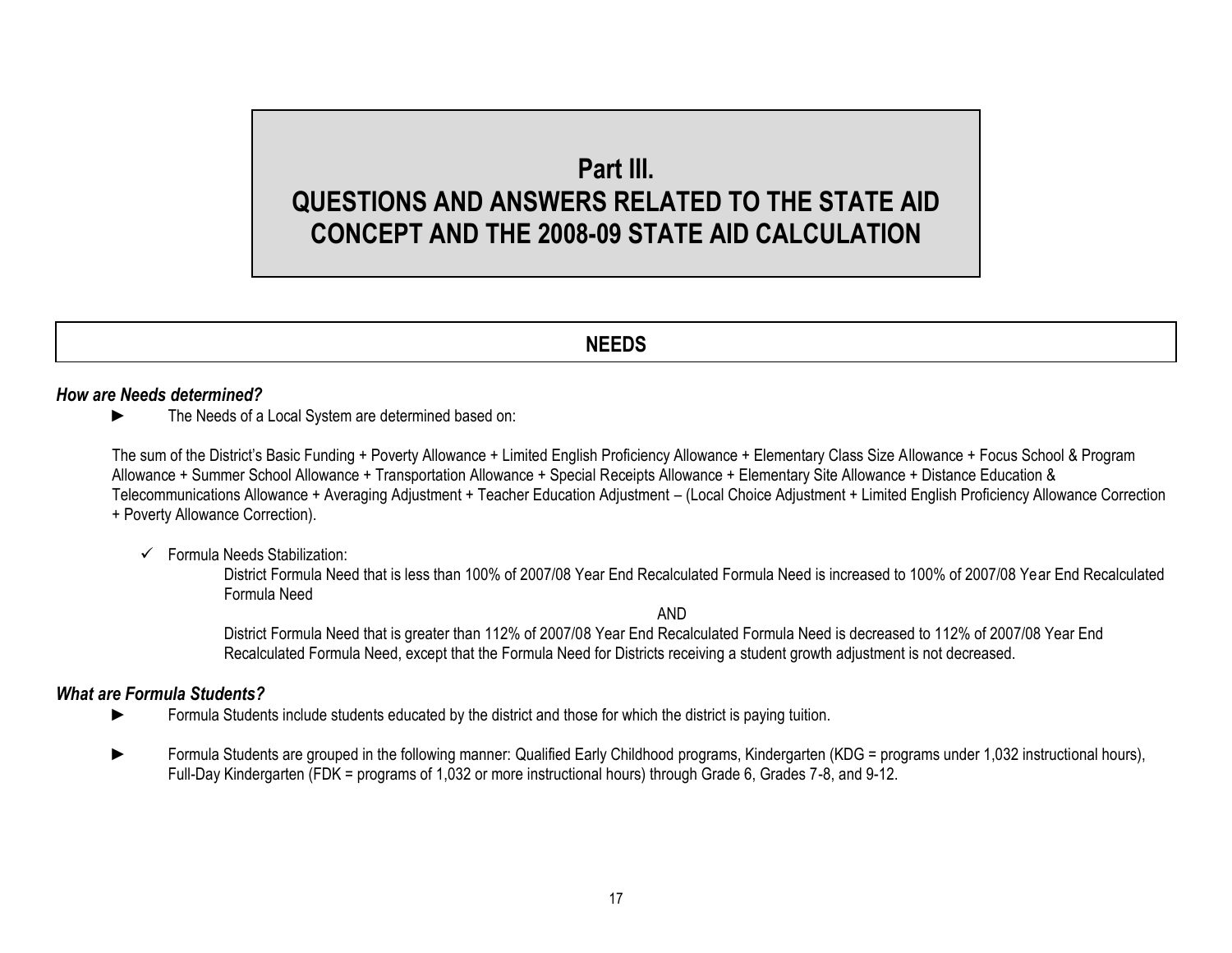# *What source data was used to determine the Formula Students for the 2008-09 State Aid calculation?*

K-12 Fall Membership from the 2007 Student Snapshot Template in the NSSRS adjusted by an ADM to Fall Membership ratio using the average of the ratios from 2004-05, 2005-06 and 2006-07.

+

4 year-olds in Qualified Early Childhood Education Fall Membership multiplied by the ratio of planned instructional hours of the program divided by 1,032 then multiplied by  $.6$ .

+

-

K-12 Contracted Out Students from the 2007 School Enrollment Template in the NSSRS.

Kindergarten students in programs under 1,032 instructional hours multiplied by .5.

#### *How is the Transportation Allowance determined?*

- The transportation allowance is the lesser of:
	- The actual transportation expenditures from the most recently available complete data year.
	- Regular route miles traveled multiplied by 400% of the mileage rate established by the Department of Administrative Services (DAS) as of January 1 of the most recently available complete data year (.485) plus in lieu of transportation.

# *How is the Special Receipts Allowance determined?*

- Special Receipts are from the most recently available complete data year.
	- Special Receipts Include:
	- State Receipts for School-Age Special Education
	- State Receipts for School-Age Special Education Transportation
	- Payments for Wards of the State/Wards of the Court
	- Receipts for Accelerated or Differentiated Curriculum Programs
	- Special Education Tuition Received from other Districts
	- Special Education Tuition Received from Individuals
	- $\sqrt{\phantom{a}}$  Special Education Transportation Receipts from other Districts
	- $\sqrt{\ }$  Special Education Transportation Receipts from Individuals
	- Receipts from Medicare Catastrophic Coverage Act of 1988 to the extent the district would have received payment pursuant to the Special Education Act.

# *How is the Distance Education and Telecommunications Allowance determined?*

- ► Distance Education and Telecommunications is equal to 85% the difference of:
	- Actual expenditures for distance education and telecommunications from the most recently available complete data year minus receipts from the Universal Service Fee Fund (E-Rate) from the most recently available complete data year.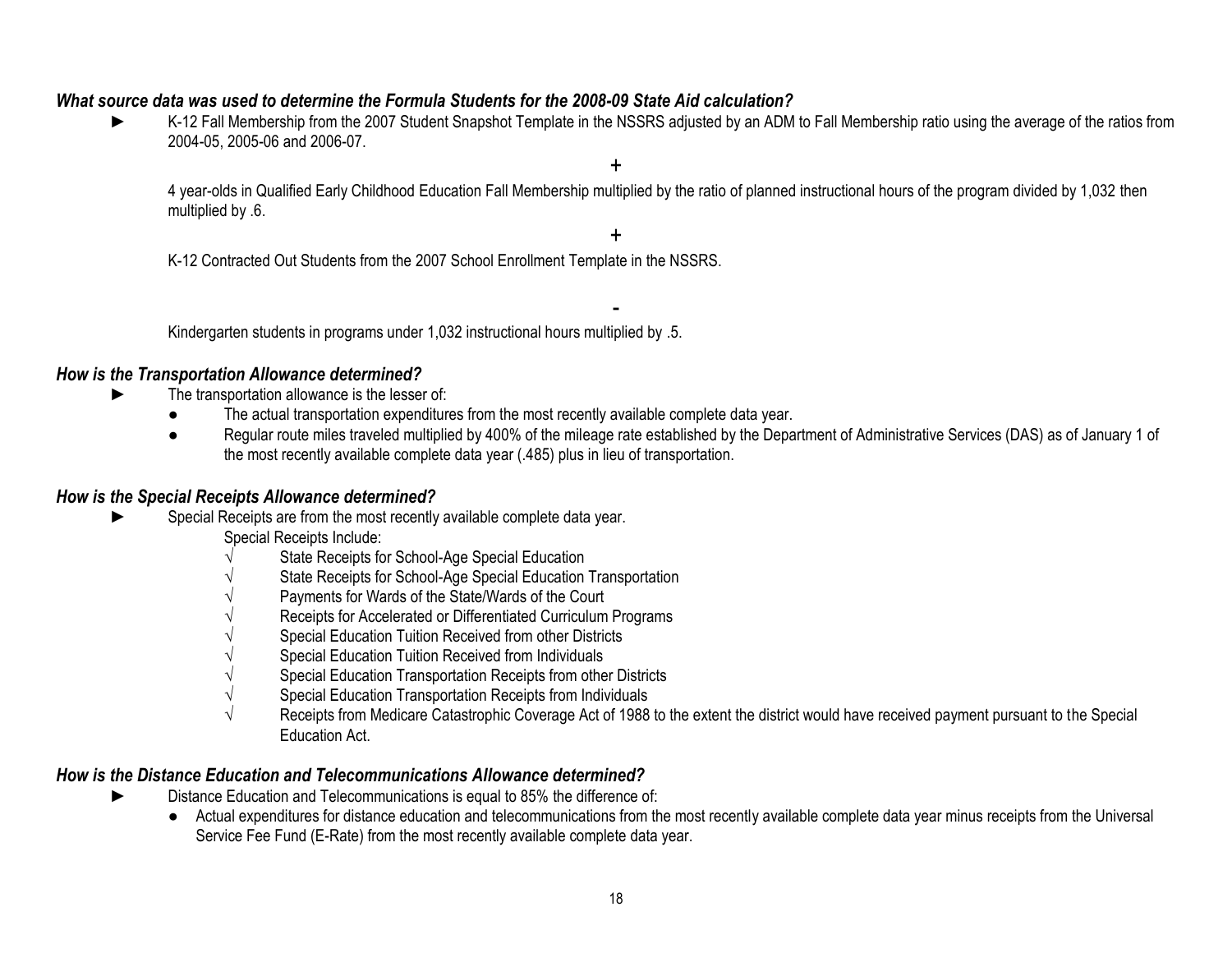# *How is the Poverty Allowance determined?*

- The Poverty Allowance is the lesser of:
	- The amount the District designates they will spend on poverty for the 2008-09 school year.
	- The sum of the statewide average general fund operating expenditures per student multiplied by graduated percentages then multiplied by student weightings based on free lunch/milk students or students under 19 residing in homes with adjusted gross income in 2006-07 equal to or less than the maximum household income that would allow a student from a family of four people to be a free lunch or free milk student during the 2007-08 school year.

# *How is the Limited English Proficiency Allowance determined?*

- The Limited English Proficiency Allowance is the lesser of:
	- The amount the District designates they will spend on students with limited English proficiency for the 2008-09 school year.
	- 25% of the statewide average general fund operating expenditures per student multiplied by the number of limited English proficiency students.

# *How is the Elementary Class Size Allowance determined?*

The statewide average general fund operating expenditures per formula student multiplied by 20% is then multiplied by the number of free and reduced price lunch students in grades kindergarten through eight who spend 50% or more of the school day in a classroom with a minimum of 10 students and a maximum of 20 students.

# *How is the Elementary Site Allowance determined?*

- The statewide average general fund operating expenditures per formula student multiplied by 500% is then multiplied by the number formula students in buildings that qualify for the Allowance divided by 8. An Elementary Site Allowance is provided if a District:
	- Has more than 1 elementary building:
	- $\bullet$  The elementary building is not the primary site;
	- At least 1 elementary building does not offer any other grades;
	- There is at least 100 square miles per elementary building in the District; and
	- There is an average of 15 or fewer students per grade per building.

# *How is the Summer School Allowance determined?*

- 85% of the statewide average general fund operating expenditures per formula student is multiplied by 2.5% of summer school student units. Summer school student units equal:
	- 1 student enrolled in summer school in a school district whether or not the student is in membership for 1) at least 3 hours but fewer than 6 hours per day; and 2) at least 12 days but fewer than 24 days.

# *How Adjusted General Fund Operating Expenditures determined?*

General Fund Operating Expenditures multiplied by the cost growth factor (1.06) minus Allowances (Transportation Allowance + Special Receipts Allowance + Poverty Allowance + Limited English Proficiency Allowance + Distance Education & Telecommunications Allowance + Elementary Site Allowance + Elementary Class Size Allowance + Summer School Allowance + Focus School & Program Allowance)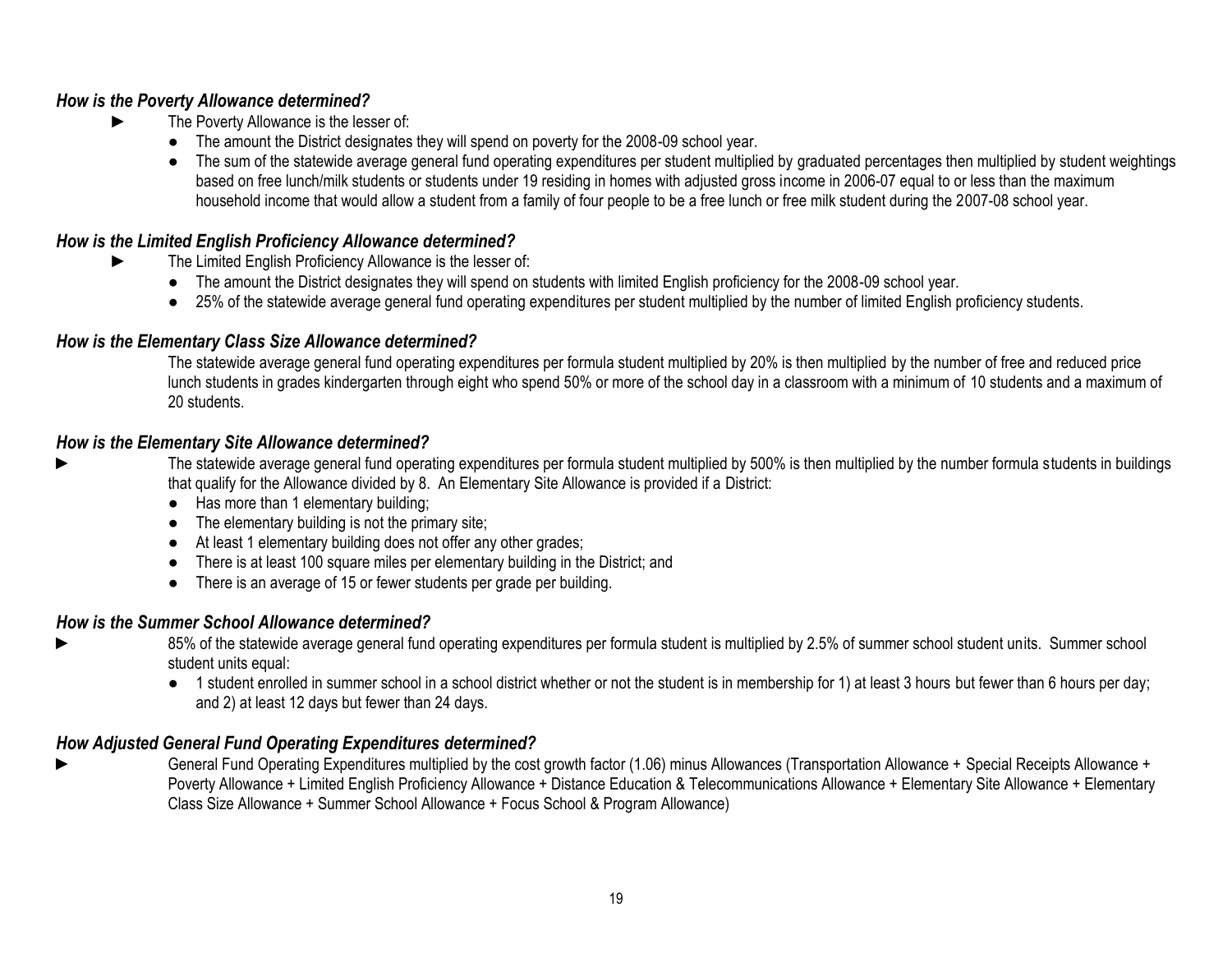### *How is Basic Funding determined?*

- A comparison group is established for each District consisting of the 5 larger districts that are closest in size to the District, measured by formula students and the 5 smaller districts that are closest in size to the District, measured by formula students.
	- For School Districts with less than 900 formula students, Basic Funding is the average of adjusted general fund operating expenditures for each District in the comparison group, excluding both the District with the highest adjusted general fund operating expenditures and the District with the lowest adjusted general fund operating expenditures in the comparison group.
	- For School Districts with 900 or more formula students, Basic Funding is the average of adjusted general fund operating expenditures per formula student for each District in the comparison group, excluding both the District with the highest adjusted general fund operating expenditures per formula student and the District with the lowest adjusted general fund operating expenditures per formula student in the comparison group, multiplied by the District's formula students.

#### *How is the Local Choice Adjustment determined?*

- The Adjustment applies to Districts whose Basic Funding per formula student is greater than the Basic Funding per formula student for the District with the closest to 390 formula students that;
	- Has fewer than 390 formula students
	- Is not sparse or very sparse
	- Did not receive federal funds in excess of 25% of its general fund budget of expenditures

#### *How is the Averaging Adjustment determined?*

The Adjustment applies to Districts whose Basic Funding per formula student is less than the statewide average Basic Funding per formula with a General Fund Levy of at least \$0.96. The Adjustment is 75% of District formula students multiplied by the difference between the statewide average Basic Funding per formula student and the District Basic Funding per formula student, multiplied by graduated percentages based on the General Fund Levy.

#### *How is the Teacher Education Adjustment determined?*

The Adjustment applies to Districts who have more full-time equivalent teachers with a master's degree or above than the statewide average number of full-time equivalent teachers with a master's degree or above. The "Teacher" must have the following position codes on the 2007/08 Fall Personnel Report; 1150 Head Teacher, 1160 Teacher, 1161 SPED Teacher Teaching Core Academic Subjects/Grading, 1162 SPED Teacher Teaching Core Academic Subjects/Alternate Standards/Assessment, 1163 SPED Teacher Collaborating/Co-Teaching, 1164 SPED Teacher – Facilitator, 1170 Teacher – Facilitator, 1180 Teacher – Collaborator.

# **RESOURCES**

#### *How are Resources determined?*

Resources = Yield from Local Effort Rate + Net Option Funding + Allocated Income Tax Funds + Other Actual Receipts + Minimum Levy Adjustment.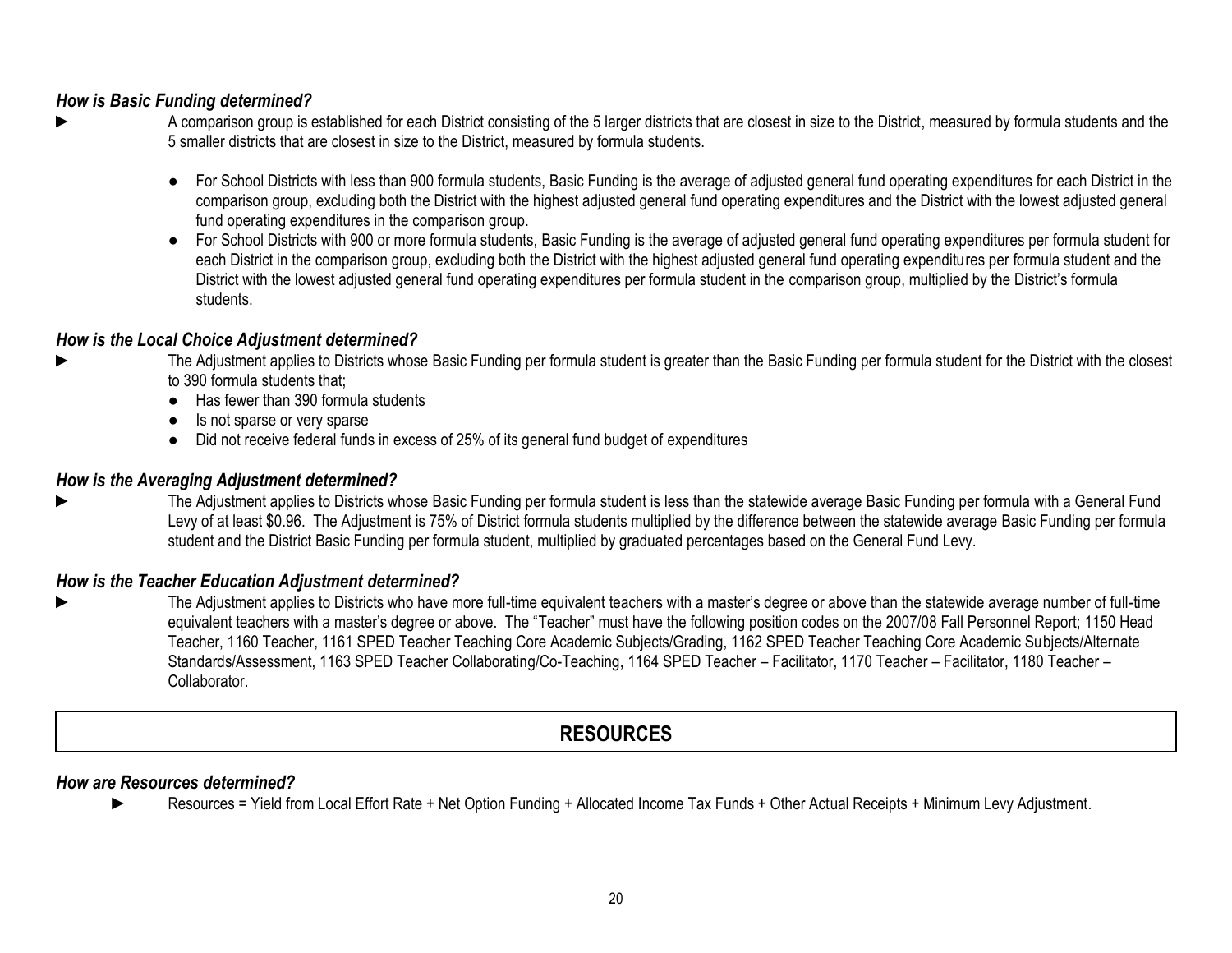# *How is the Yield from Local Effort Rate determined?*

- ► Yield from Local Effort Rate = Adjusted Valuation divided by 100 X Local Effort Rate of \$1.00.
- ► The Local Effort Rate is determined by statute as part of the State Aid calculation process.
- The statewide Needs for all Local Systems as determined above can be funded from five sources:
	- 1) Net Option Funding 4) Yield from Local Effort Rate
	-

2) Allocated Income Tax Funds 6) Equalization Aid (provided through the calculation process)

3) Other Actual Receipts

# *What source data was used to determine the Adjusted Valuation for the 2008-09 State Aid Calculation?*

- For 2008-09 State Aid, the adjusted valuation reflects 2007 levels. The Property Tax Administrator adjusts the values to assure that for State Aid purposes:
	- real property other than agricultural land is at 96% of market value;
	- agricultural land is at 72% of market value as provided by statute; and
	- personal property other than motor vehicles is at net book value as defined by statute.
- The State Aid appropriation is the "balancing factor" in funding the statewide Needs. All of the Needs that are not funded by items 1 through 4 must be funded by the State Aid appropriation.
- As statewide Needs increase, unless the amount provided from items 1 through 4 increase, the State Aid appropriation must increase. Once the Adjusted Valuation is provided by the Property Tax Administrator, the Yield from Local Effort Rate is a known amount. The Local Effort Rate applied against the Adjusted Valuation is the component which cannot vary to produce a Yield from Local Effort Rate amount.

# *How is the Net Option Funding determined?*

- ► For each district, the students opting out are subtracted from the students opting in at each grade level (KDG, FDK-6, 7-8, and 9-12). The positive net number of students are then multiplied by the statewide average Basic Funding per formula student.
	- It is possible for the result at a given grade range to be negative since there may be more students opting out than opting in. However, the total for the district cannot be less than zero.
- Since option students are included in the ADM counts of students used to determine a Local System's Needs, the inclusion of the amount as a Resource prevents a Local System which generates Equalization Aid from receiving both Equalization Aid and Net Option Funding based on the impact the students have on Needs.
- The funding for Net Option reduces the total amount available for distribution as Allocated Income Tax Funds (discussed below).

# *What source data was used to determine Net Option Funding?*

The 2007-08 net enrollment option students, as reported to the Department of Education on the 2007 School Enrollment Template in the NSSRS, was used to determine the net number of students.